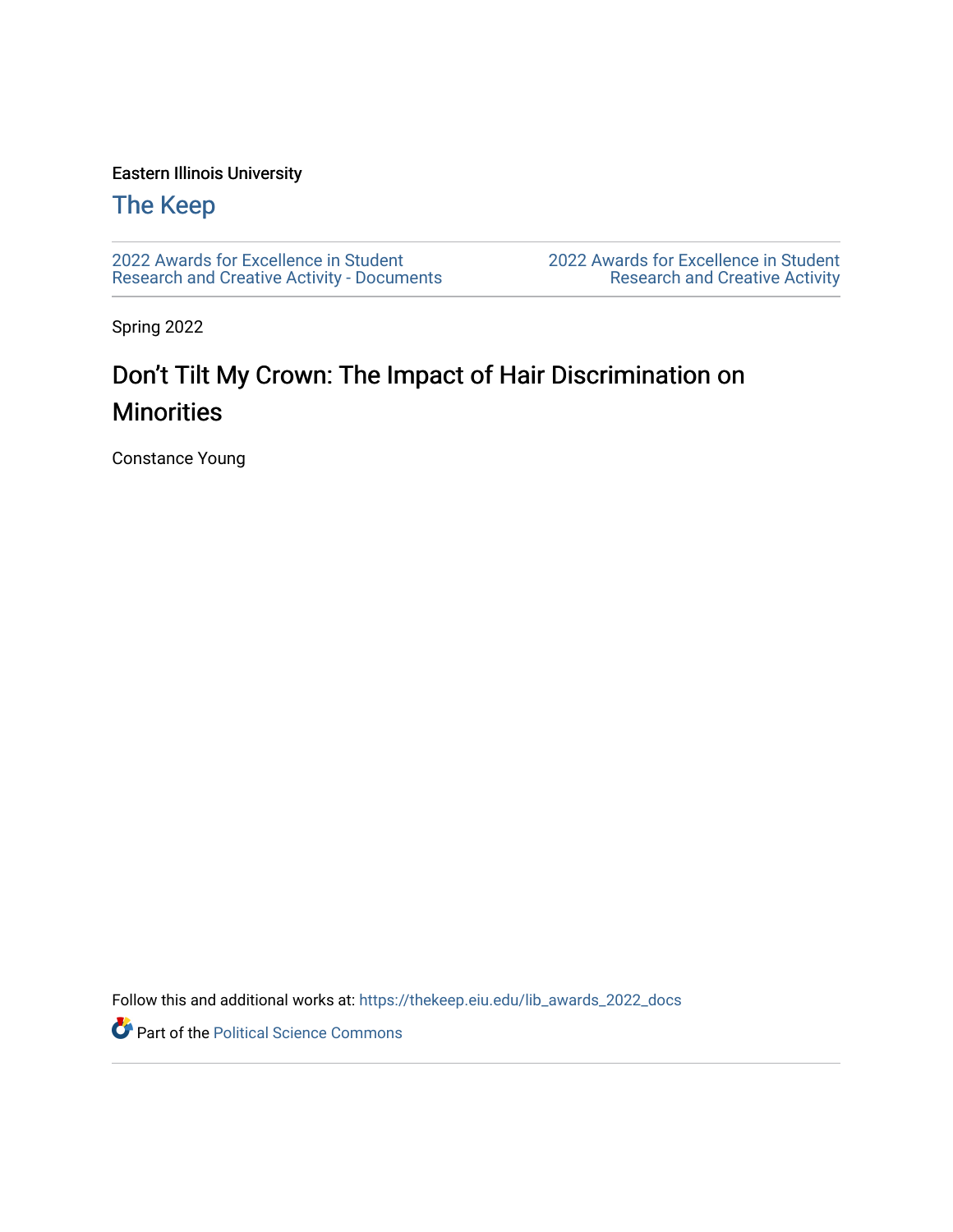# Don't Tilt My Crown: The Impact of Hair Discrimination on Minorities

Constance Young

Eastern Illinois University

Political Science Capstone (PLS 4600)

Due Date: December 15, 2021

#### **Abstract**

Hair discrimination is a significant issue that has not been given adequate attention nor the proper application of legislation to combat it across the United States. It is currently disproportionally impacting minorities, especially minority women, as it is not only emotionally and mentally damaging to them, but it can lead to health issues as well. This research will further analyze what causes some states to endorse anti-hair discrimination policies as opposed to others. I believe there are many common factors amongst states that have passed laws related to this issue, and that these factors are main indicators of why other states have been hesitant to do so, seeing as though they may lack many of these similar characteristics. This will be done by gathering data on different states within the U.S-- from liberal states, to conservative states, to moderate states. Given that this is a current civil rights issue, and polarization is consistently growing in our country, the racial and political composition of each state may be two primary elements.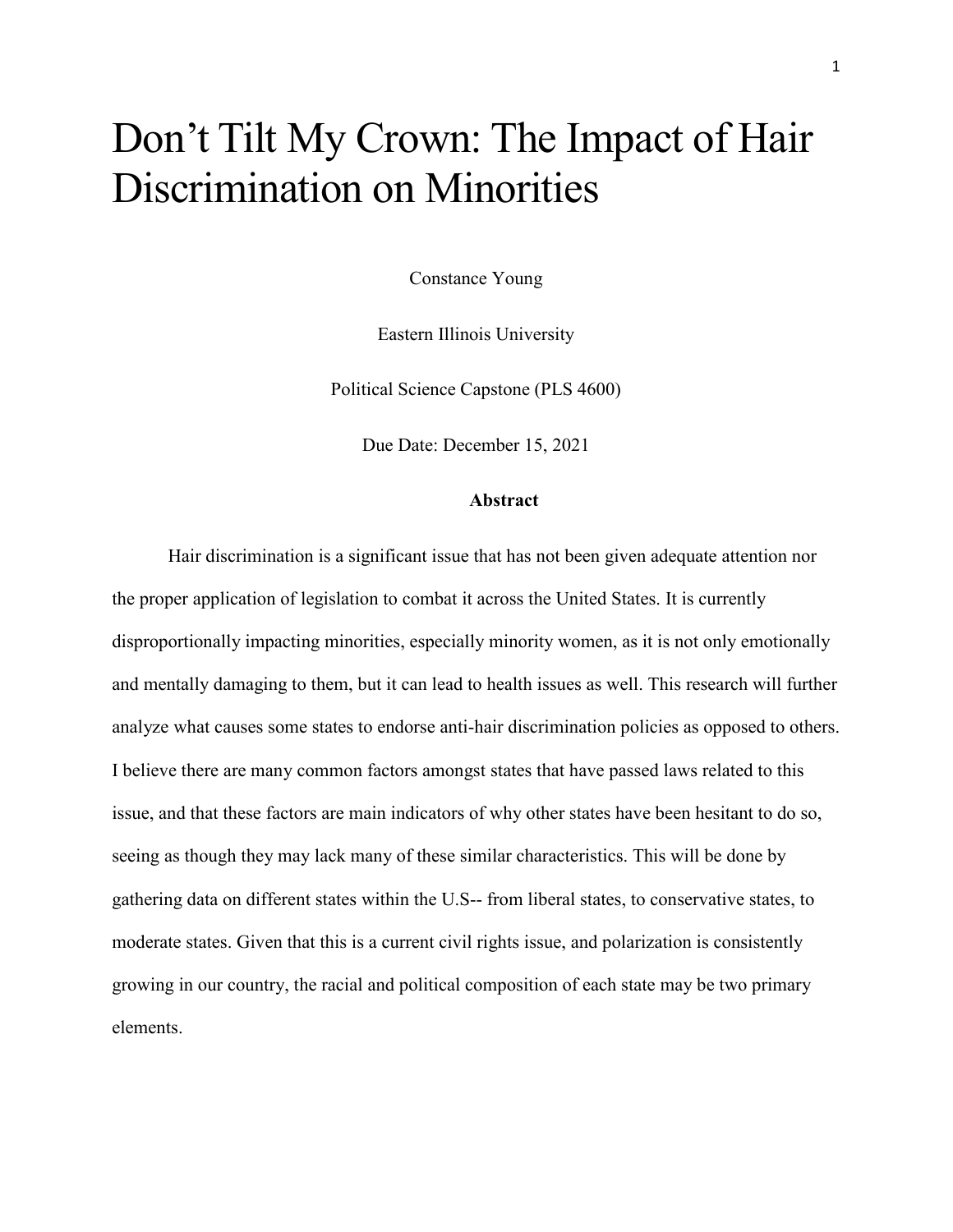#### Introduction

#### Background and history

This research is aimed at determining how discriminatory policies on hair in the workplace and schools disproportionately affect minorities, predominately focusing on the actions that are taken by states within the United States to combat this issue. This is an important topic regarding the social development of the United States. The U.S has come a long way in terms of advancing equality regardless of race, gender, national origin, and other protected characteristics, or in other words, the civil rights of individuals. Title VII of the Civil Rights Act of 1964 protects employees from being discriminated against by employers (EEOC 1964). The Act also lead to the establishment of the EEOC, or the Equal Employment Opportunity Commission. Hair discrimination in the workplace, or schools, is similar to race discrimination. It singles out and prevents certain protected groups from opportunities that they qualify for, and it can also be viewed as prejudice. In the same light, it can also be just as embarrassing or painful as racial discrimination. As *Cision PR Newswire* reports, at least 44.3% of women have reported hair discrimination, 46.5% have been told that their hairstyles are unprofessional, and 52.3% feel like they are being pressured to style their hair differently for work (All Things Hair 2020).

In 2019, California became the first state to enact the CROWN Act. The purpose of this legislation was to prohibit hair discrimination based on hairstyles that correlate with a specific race (116th Congress 2020)*.* So far, about thirteen states have enforced the CROWN Act; however, the Act is slowly being recognized and considered by other states within the country.

According to the American Bar Association, or ABA, African American women are more likely to experience hair discrimination and be sent home from work because of their hair (Arefin 2020). However, this sort of discrimination does not occur solely within the workplace; it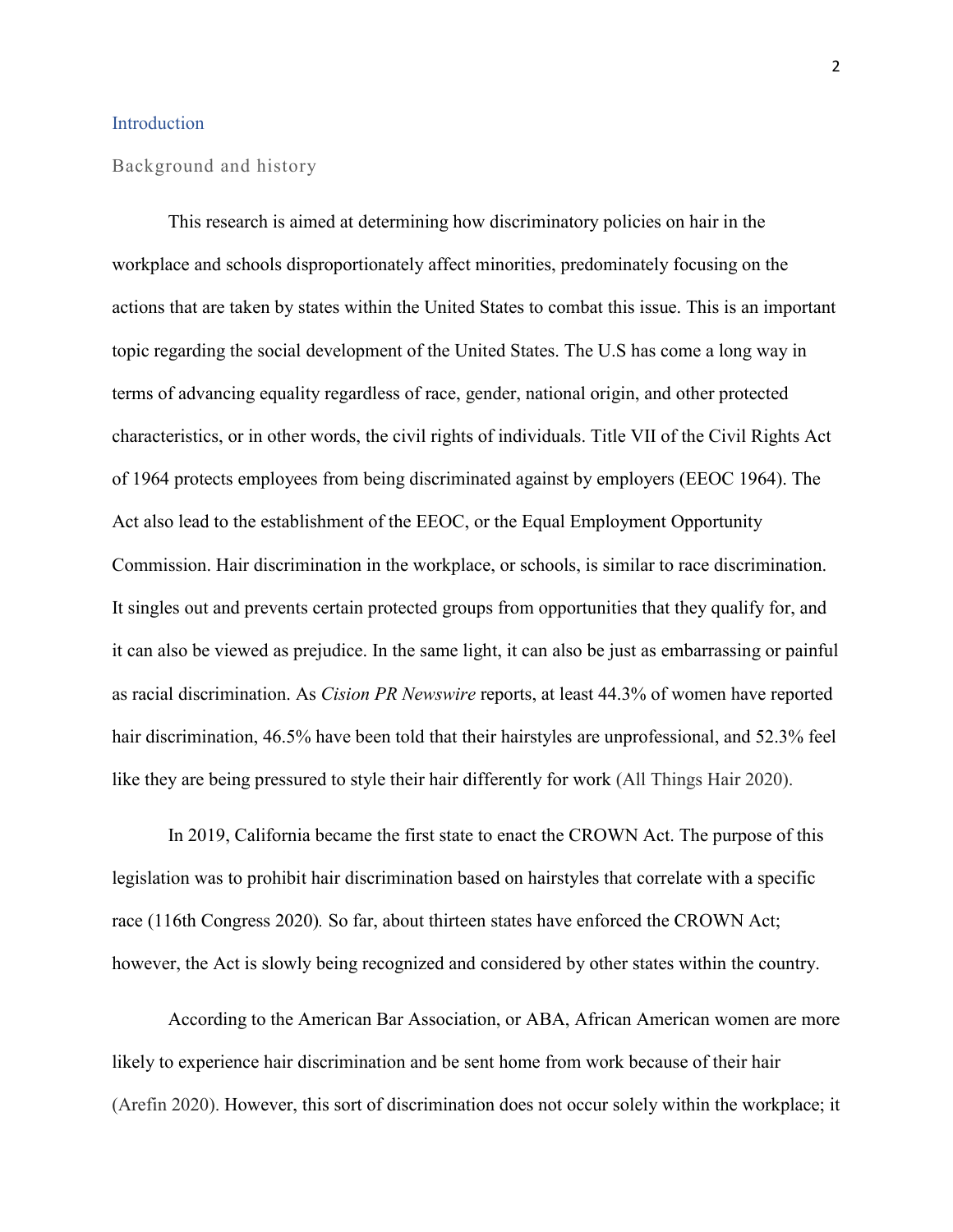also takes place within schools. For instance, Asia Simos, a 17-year old cheerleader at a high school in Louisiana, was dismissed from her team in February 2020 solely due to her hair texture. Her family stated that Asia's hair was too thick for the half-up, half-down hairstyle that the team wore for games, and she received violations due to her hair, which eventually led to her being kicked off the team (Asmelash 2020). In the same light, in 2010, Chasity Jones, a black woman, was selected for an interview at Catastrophe Management Solutions. Jones had blonde, curled dreadlocks; an easier-to-maintain hairstyle achieved by locking or braiding the hair to form various rope-like strands. Dreadlocks are a significant hairstyle in black culture, whether it be religiously, for fashion, or for other personal reasons. Jones was told by the manager that she would have to cut off her dreads prior to being hired by the company, due to the fact that they did not allow employees to have dreads (U.S EEOC 2013). Jones did not agree to cut her dreads, which resulted in the company removing their offer to employ her. The U.S Equal Employment Opportunity Commission filed suit on the grounds that the company's ban on dreads violated Title VII of the Civil Rights Act of 1964, which, as mentioned previously, prevents discrimination on the basis of race. In other words, the EEOC argued that the ban discriminated against both physical and cultural African-American characteristics (U.S EEOC 2013). Although Simos and Jones are individuals, their stories impact, or represent, millions of minorities across the U.S who have, or could likely experience, hair discrimination.

The issue of hair discrimination within the workplace and schools is a significant concern to minorities, especially women, for many reasons. Besides the fact that it is unjust, it also may lead to health issues amongst individuals that experience it. For instance, in their article, Donahoo and Smith mention the New York City Human Rights Law (2019), which references the negative impact, or consequences, that maintaining or styling hair to meet the expectations of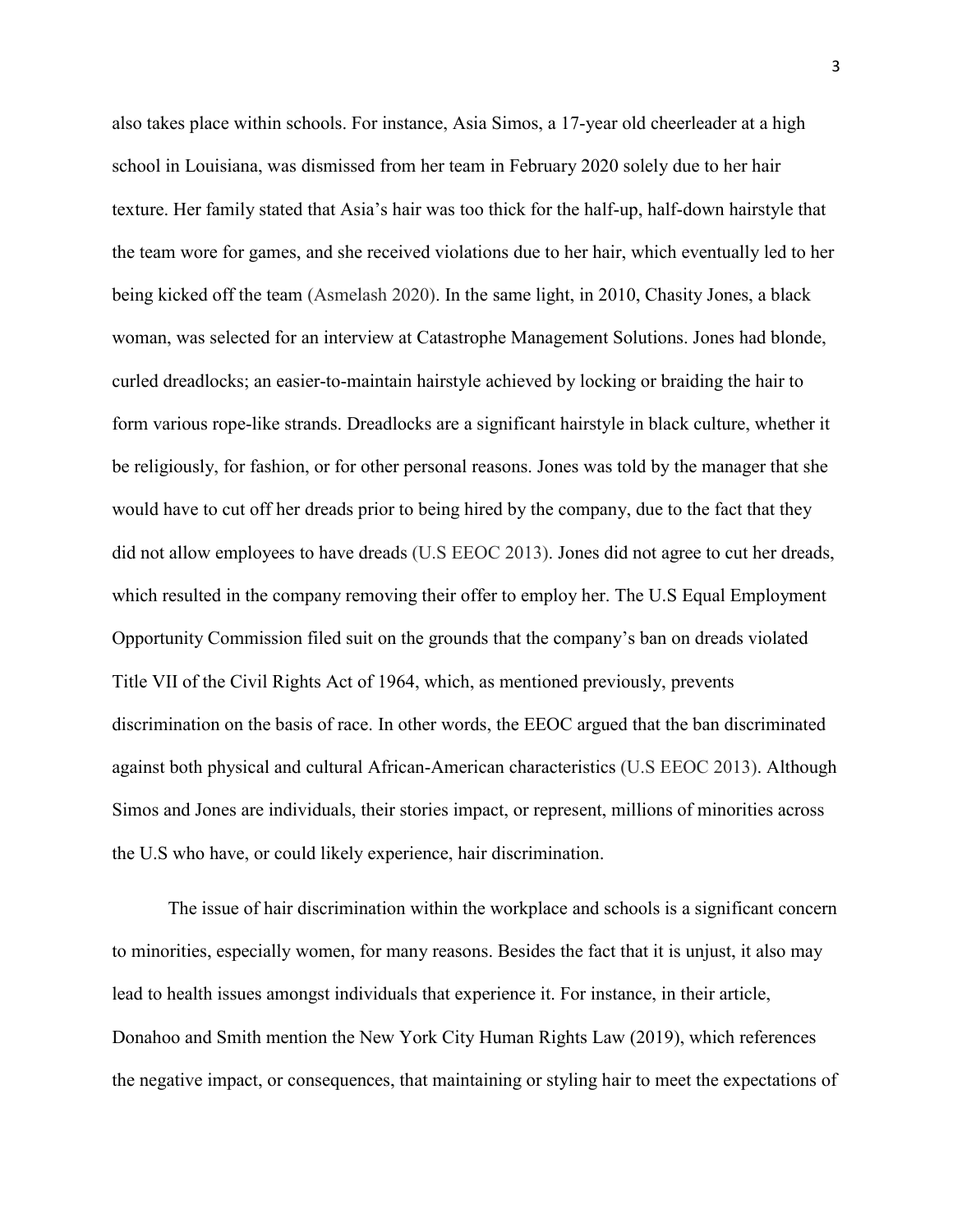White emulating hairstyles can have on minority hair, specifically African Americans. What is more, it points to the fact that producing these hairstyles on African American hair can cause their hair to thin, break off, alopecia, and even scalp burns (Donahoo and Smith 2019). However, the consequences do not end there, Donahoo and Smith also include that many of the chemicals that are used to straighten and style African American hair can increase the chances of developing breast cancer and fibroids. Ultimately, fibroids can affect the ability of these African American women to reproduce and may lead to the need to have a surgical operation to remove all, or part of their uterus, otherwise known as a hysterectomy. With that being said, hair discrimination can lead not only to emotional and mental damages to minorities but physical as well.

As I stated previously, this research will examine how discriminatory policies on hair in the workplace and schools disproportionately affect minorities. More specifically, this study set out to answer the following question: What causes some states to establish laws protecting minorities from hair discrimination sooner, or more willingly, than other states? In other words, what characteristics about a state makes them more likely to pass legislation for this issue? (e.g., party identification, racial composition, etc).

It should be noted that 13 states have adopted the CROWN Act: California, New York, New Jersey, Virginia, Colorado, Washington, Maryland, Connecticut, New Mexico, Delaware, Nebraska, Oregon, and Nevada. All of these states are typically Democratic states, with the exception of Nebraska. Worth mentioning, as Donahoo emphasizes in her article, state laws only protect the women who live within that state, so it fails to offer the same equal protection to *all* minorities in the United States (Donahoo 2021).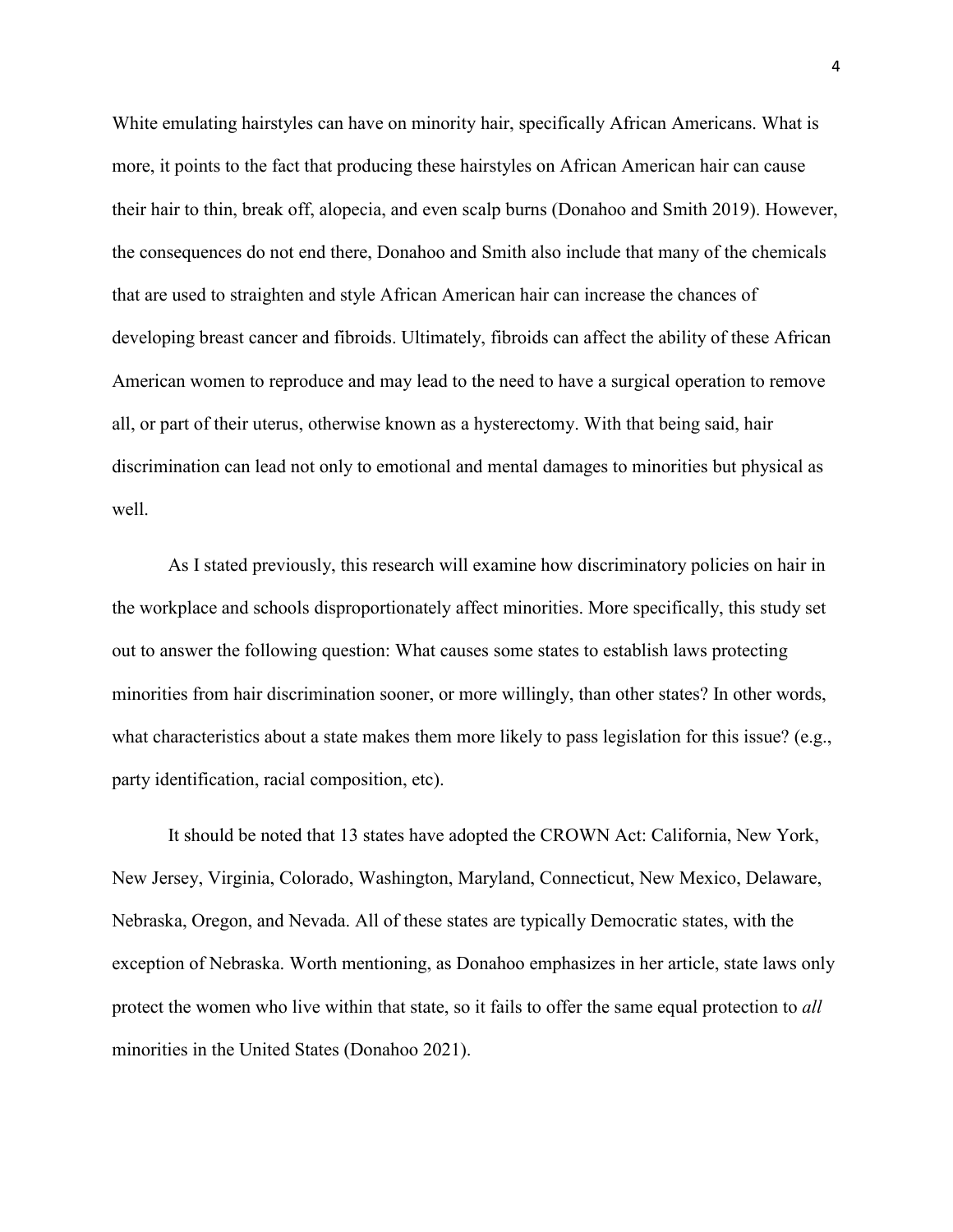In addition, historically, many Democratic states have consistently been the first to uphold laws that ensure social equality and combat injustice within society, and this is evident in the evolution of feminism, or movements that endorse women's rights. Imbornoni provides a timeline of key events within the American women's rights movement. As it demonstrates, Colorado, a Democratic state, was the first to adopt an amendment that granted women the right to vote (Imbornoni 2006).

#### Central theory introduction

As emphasized by Michener et al. in "African American Women: Intersectionality in Politics," despite being excluded, black women have found ways to intervene politically to fight for justice. For instance, the majority of the feminism movements, or advocacy for women's equal rights on the basis of gender, predominantly supported white women as opposed to Latina and Black women. As Michener et al. explained, "white women systematically shut them out of organizations and political programs" and black women started to establish strategies that defined race as one of the main aspects concerning their struggle for equal rights (Michener, Dilts, and Cohen 2021). In other words, hair discrimination was blatantly ignored by policymakers and politicians because they did not acknowledge the voices of minority women in the same way that they responded to the concerns of white women. Given this, this research will focus on the theory of intersectional feminism. In "Women, Power, and Politics…" authored by Han and Heldman, they discuss Kimberlé Crenshaw, an American lawyer, critical race theory scholar, and activist who coined the term intersectional feminism (Han and Heldman 2017). Intersectional feminism is the belief that in order to adequately address inequalities in gender, we have to consider intersecting identities, and how these identities result in different experiences regarding gender oppression. In other words, it suggests that as women, we have contrasting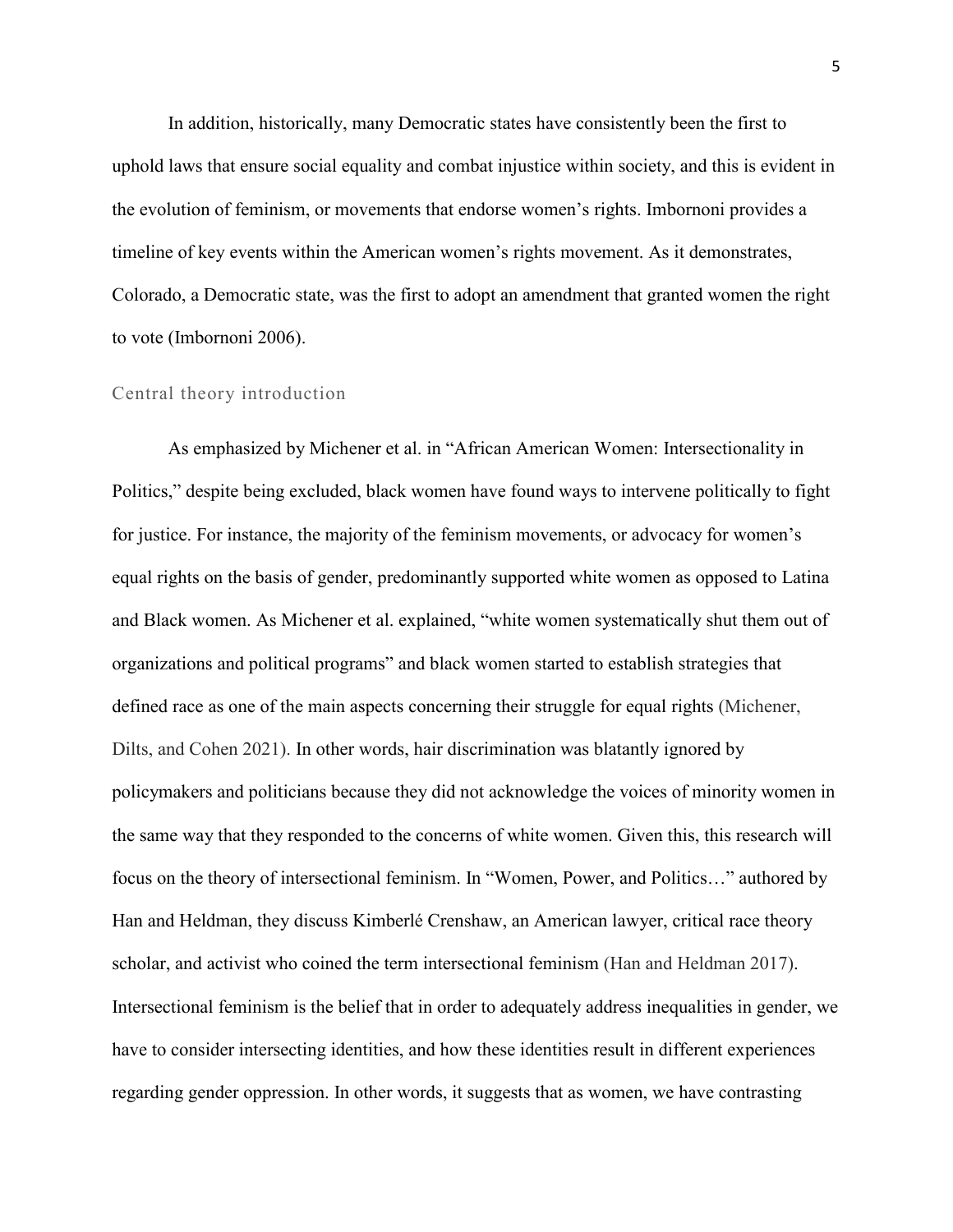experiences due to our dissimilarities in terms of race, religion, or social class. Additionally, hair discrimination has become an issue that not *all* women experience, and a factor that appears to be a consistent determinant of individuals who do encounter these unfortunate situations is race.

#### Literature Review

First and foremost, the term "intersectionality" within itself refers to the interactions between categories, like race and gender for instance, as well as other unique characteristics amongst the lives of individuals, their social practices, culture, and other factors that generally impact their experiences (Davis 2008). As I stated previously, Kimberlé Crenshaw coined the term intersectional feminism in 1989, which is the belief that in order to fully address issues regarding gender inequality, intersecting identities and how they lead to different experiences and oppression must be considered (Han and Heldman 2017). During an interview with *Time*, Crenshaw argued that "All inequality is not equal" (Women 2020). To add, Crenshaw endorses the idea that the social identity of individuals could overlap, which intensifies their discrimination experiences.

Historically, many feminist movements primarily endorsed the equal rights of white women as opposed to minority women such as Black or Latina. Additionally, Few and Allen explained an argument about neoliberal feminism, a rising concept. The argument suggests that neoliberal feminists did not put adequate effort into combating oppression for individuals who did not hold a status that would be considered "dominant" in terms of race, class, and ethnicity. This means that individuals and people within these communities have very few options aside from being subject to adapting to the same system that oppresses them (Few and Allen 2020). As Dent argues, neoliberal feminism focuses on women who are individualized and privileged, as opposed to collective social justice (Dent 2019).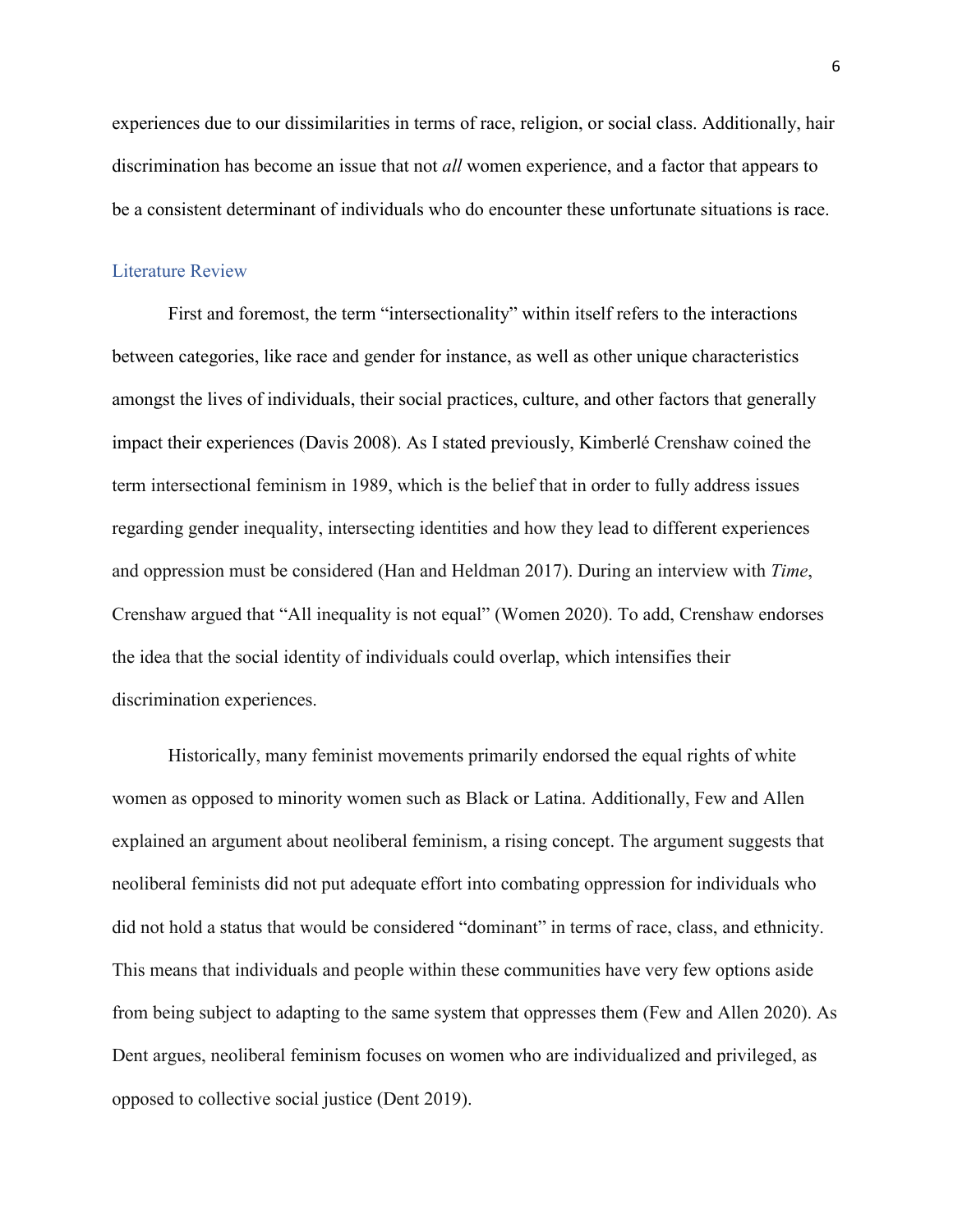As I alluded to previously, historically minority women have often faced challenges that have proven to be solely linked to their race, and many of them are still ongoing issues. For instance, although minority women and White women may both face issues such as rape or challenges regarding employment or health, they are often experienced or dealt with differently.

As Crenshaw explains in her Stanford Law Review, in regard to the context of rape, when considering race and gender factors, the concept of intersectionality may provide clarity to ways in which racism and sexism have shaped concepts of rape to explain how minority women are vulnerable to these "converging systems of domination" and analyzes how minority women are marginalized in discussions involving anti-racist and anti-rape (Crenshaw 1991). Historically, rape was not considered a crime if it involved a black woman, especially in Southern states. In 1859, the Mississippi Supreme Court dismissed a case involving the rape of a black female slave, reasoning that "masters and slaves can not be governed by the same system or laws (Wriggins 1983). Wriggins also points out that forced sexual intercourse of Black women by White men during slavery was a crucial weapon in regard to white supremacy; it wasn't unusual. Although some laws regarding rape were race-neutral, if it involved Black women, the legal system within the U.S treated it as if it were invisible, or didn't exist. In addition to this, Wriggins explains that "black women were vulnerable to rape in several ways that white women are not" (Wriggins 1983). For example, as the author explains, forced sexual intercourse amongst black women was used by the KKK and other racist mobs during the Reconstruction era. To add, during the postcivil war period, black women were more exposed to sexual assault by employers due to the fact that they worked outside the home, as opposed to white women who worked inside the home (Wriggins 1983). Today, it is evident that the legal system still takes the rape of Black women more lightly as opposed to White women. There are studies that demonstrate that judges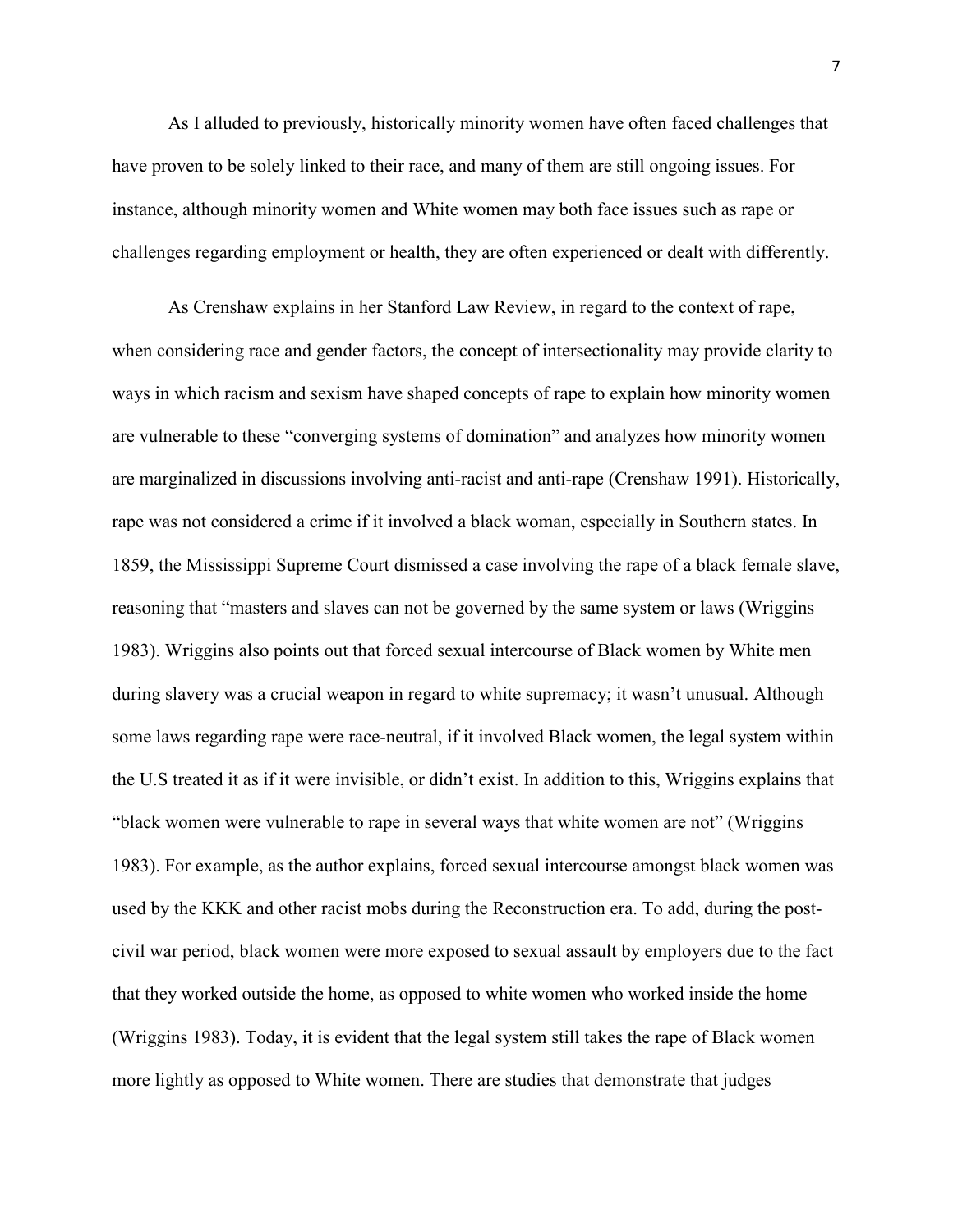typically establish sentences that are more severe when the rape victim is White, as opposed to Black victims. In more recent studies, as Wriggins points out, similar conduct is observed within white jurors. White jurors often settle on less severe consequences for defendants when the victim was Black. It is also worth noting that the study demonstrates that Black jurors did not behave with such bias (Wriggins 1983).

In terms of employment, unequal pay is an issue faced by all women; however, minority women experience it to a greater extent. With this, it should be noted that data has shown that Black women typically make less than White women. Milli et al. accurately stated that in regard to the workforce, women account for almost half of the population, however, on average they earn less than men in many occupations. For instance, in 2015, women working full-time made 80 cents for every dollar that a man earned (Milli et al. 2017). In addition to this, the authors explain that if progression towards this issue continues at the same rate, women will not be paid equally until 2059. However, the calculated year does not account for *all* women. Hispanic and Black women will have to wait even longer for pay equity. Hispanic women won't receive equal pay until 2248, and Black women won't receive it until 2124 (Milli et al. 2017). This is a clear example of intersectional feminism. As Beal states, "this racist, chauvinistic, and manipulative use of black workers and women, especially black women, has been a severe cancer on the American labor scene" (Beal 2008).

Moreover, earlier I mentioned the health issues that could potentially be faced by minorities arising from hair discrimination. It is worth noting that Beal also emphasizes health issues that are disproportionately faced by minorities regarding birth control. Many black mothers, poor individuals, and young women are often being compelled or convinced into undergoing sterilization procedures. As Beal states, some Southern states, for example,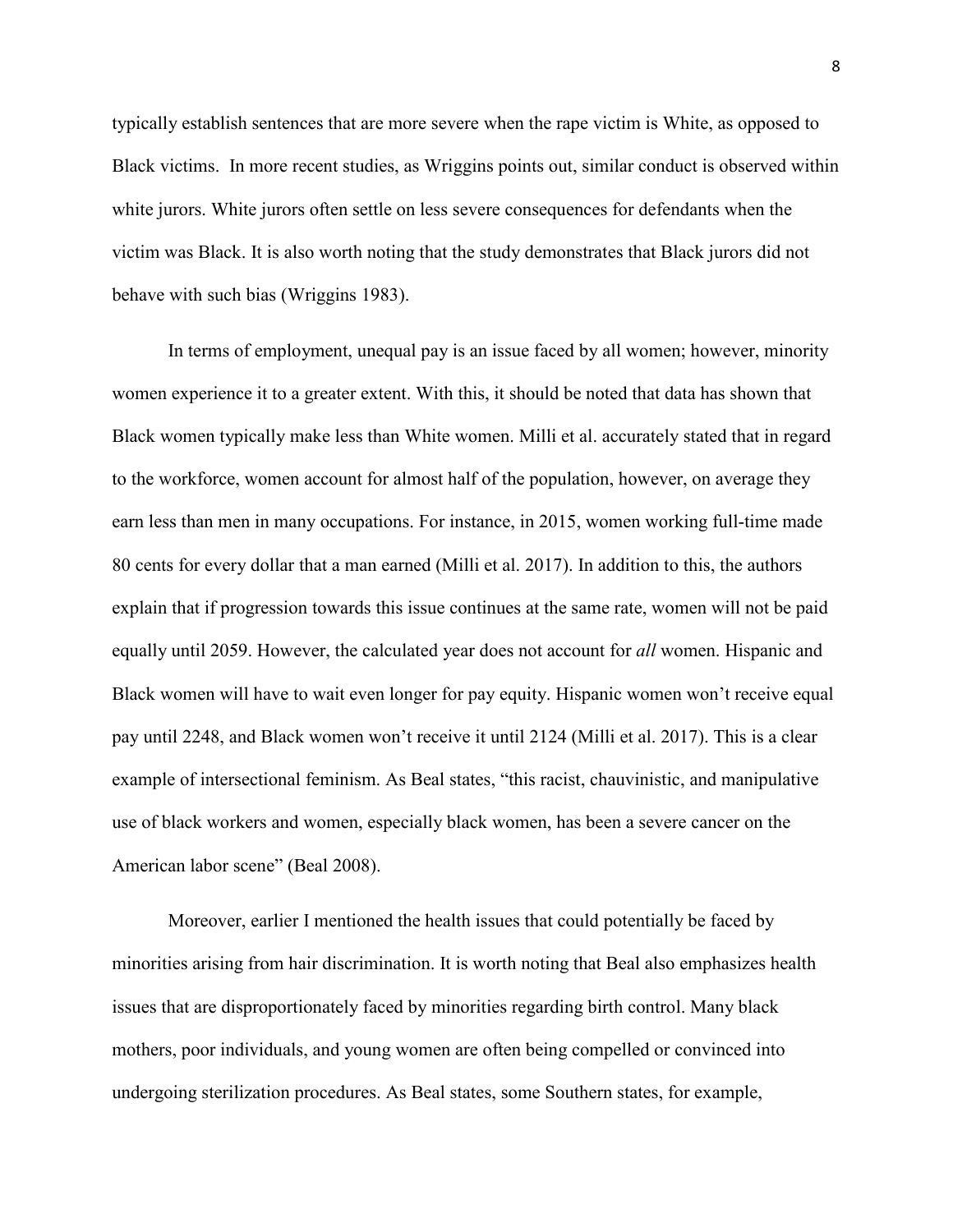Mississippi, are well known for endorsing this conduct. The author argues forced sterilizations, the absence of safe contraception, and the inability to receive an abortion are all detrimental to the health of black women, and ultimately, black people in their entirety (Beal 2008). For instance, in New York City, almost 50% of deaths involving child-bearing were caused by abortions, and 79% of them included non-white individuals (Beal 2008).

#### Gaps in the Literature

Furthermore, although the scholarly literature authored by Wriggins, Milli, and Beals provide us with excellent information regarding ways in which minority women experience certain issues to a greater extent, or in other words, intersectional feminism, I believe there is additional research that should be done which involves a closer examination at states. There is room for research to be conducted that analyzes the states in which these issues are experienced by minority women, and whether it occurs at a higher rate in certain states as opposed to others. The authors often mentioned Southern states in which many of these situations occurred; however, I think their research can be further advanced if there were comparisons made between states in other areas of the country. There is sufficient data that demonstrates that historically, leaders of Southern states were less likely to endorse racial equality. For instance, as Blee and Creasap state, during the civil rights movements, white political leaders in the South were less likely to clearly, or explicitly, support segregation and white privilege, instead, they adopted many rights and liberties that were used to justify white political and economic supremacy (Blee and Creasap 2010). However, the readings do not sufficiently analyze the behaviors of other states in terms of enforcing, or not, the equal rights of *all* women, specifically in more liberal states. My research will fill in this gap by comparing the behavior of both conservative states as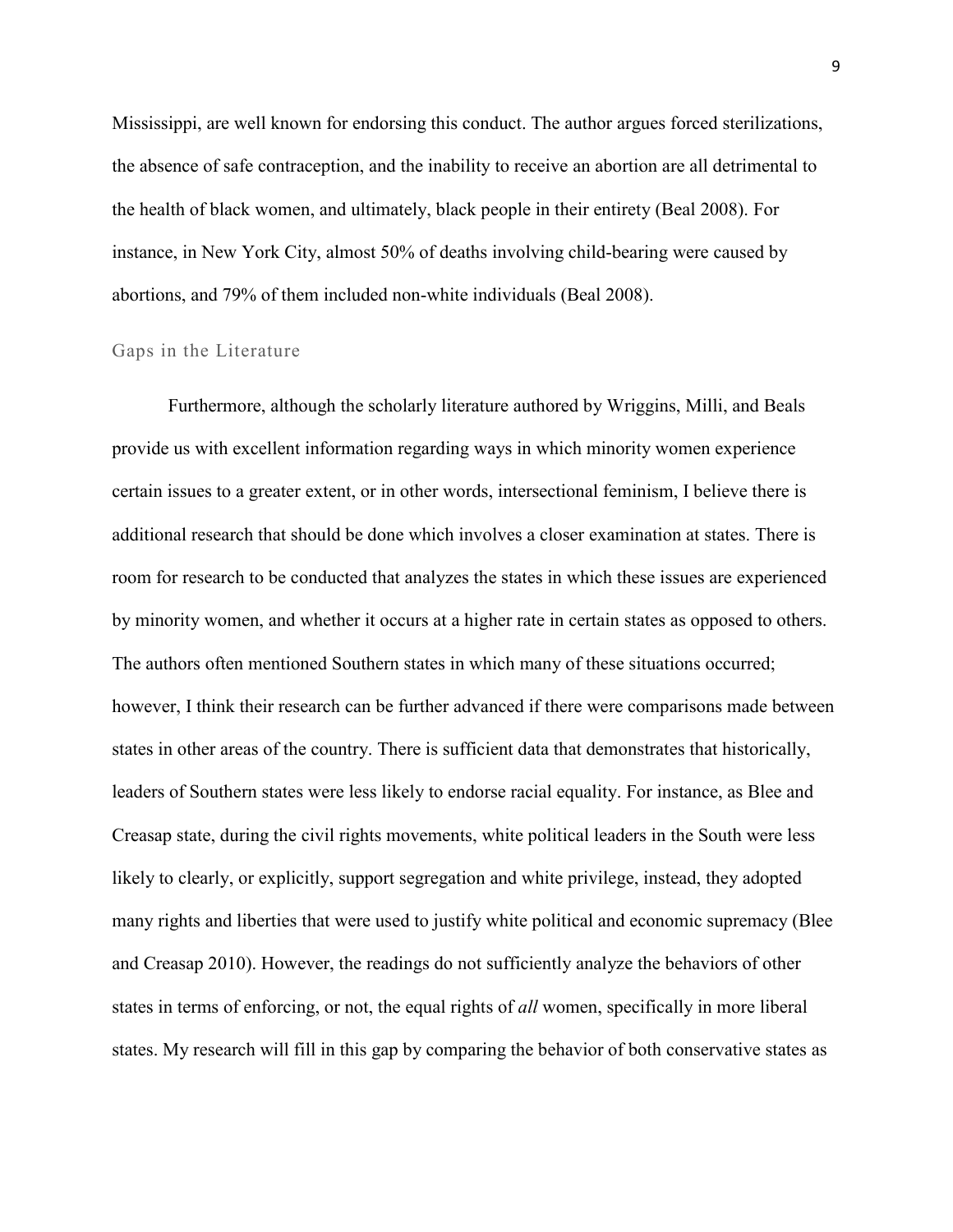well as liberal states when dealing with issues involving civil rights and discrimination, specifically hair discrimination.

#### **Methods**

This research will determine the impact of hair discrimination towards minorities within the workplace and schools by state. It will also be aimed at examining how this issue is developing and being resolved. In other words, I will compare how different states are addressing hair discrimination, and what makes it more likely that a state has passed antidiscrimination laws for hairstyles. I will take into consideration the similar factors that the states that have passed anti-hair discrimination legislation have, as opposed to those that have not, for instance, the racial composition of those states. I hypothesize that the political makeup of the state(s) will be the primary common factor amongst states that have endorsed legislation regarding hair discrimination, such as the CROWN Act. For instance, as I mentioned earlier, historically, states that lean more Democratic tend to willingly propose, or endorse laws that address the social inequality that is unjust. To add, many of the states that have already begun to pass legislation on this issue are typically considered to be blue states. Given this, I believe that states like Texas, Florida, and Kansas, which are typically red politically, do not endorse such laws as readily because they typically prioritize individual rights, while blue states focus more on diversity and combating social inequality through legislation.

Pitts states that although the CROWN Act has been recognized in various states, there are still many states in which the Act has not passed. There are also states (e.g., Florida) that have still have little to no success in passing other bills that can protect individuals from experiencing hair discrimination (Pitts 2021). Given this, many minorities are not properly afforded the right to be free from discrimination on the basis of hair, due to the fact that they are subject to missing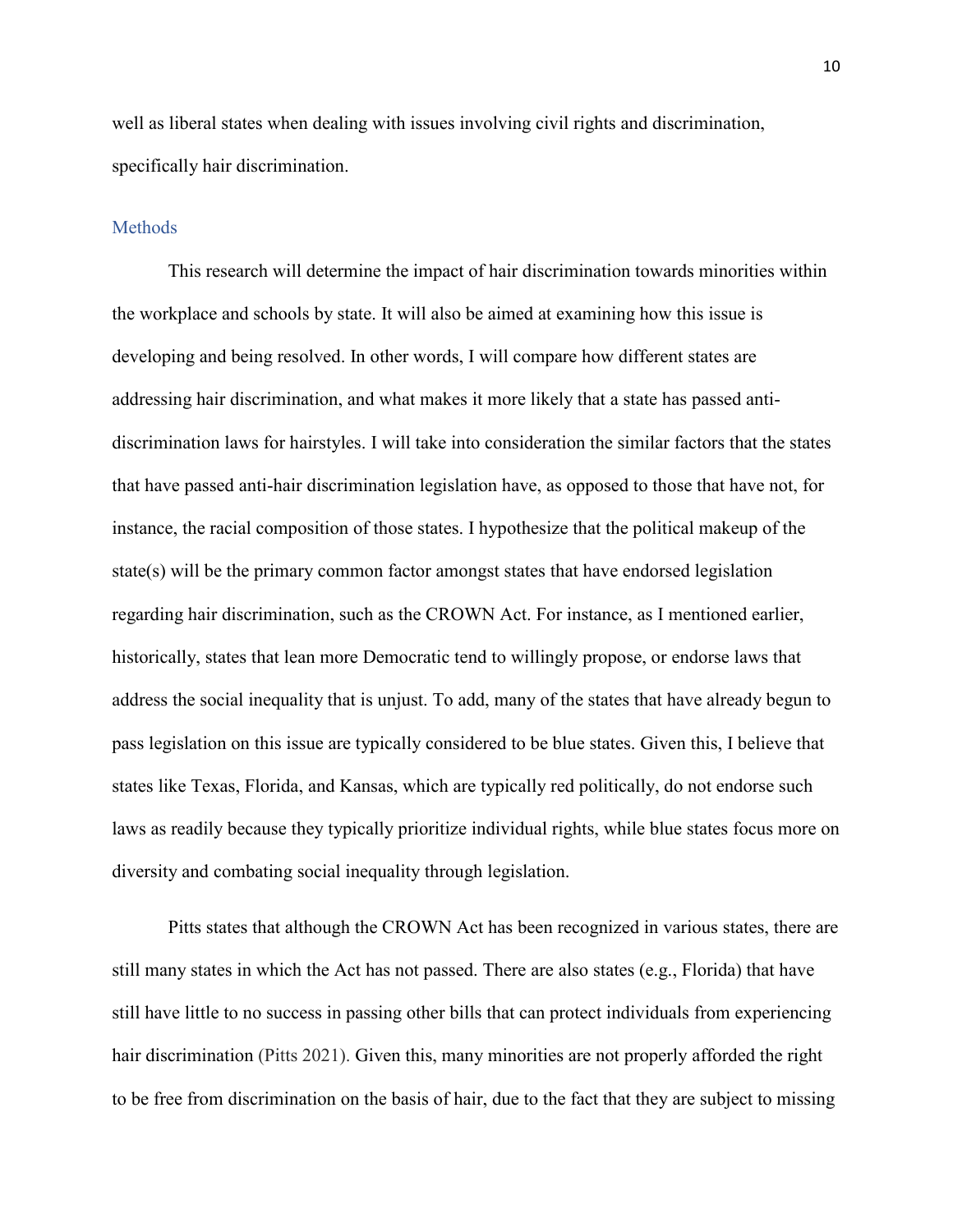out on various opportunities, for instance, education. To prevent this, there should be more laws preventing individuals from being discriminated against due to their hair. An example of this sort of discrimination can be observed through the experience of two sisters: 9-year-old April and 10 year-old Brooke. Their mother stated that they were not allowed to perform in their dance academy's "Black Nutcracker" production because their hair was in braids (Woods 2019). It should also be noted that the sisters were expelled from the dance academy because their mother would not adhere to the "safety policy" that her daughters' braided hair somehow violated, even if it were placed into a bun. This is just one example, but there are plenty of instances in which minorities, even children, have missed out on opportunities due to their hair.

Essentially, my variables of interest include what makes some states likely to have antihair discrimination laws as the dependent variable, and what differences account for this circumstance (e.g., Democratic state governments and racial diversity) as the independent variable. I plan to test my hypothesis by using qualitative methods. Specifically, I plan to take a structured focused case study approach. This approach will consist of comparing my question(s) across a set of cases; the states. The questions will be treated as the independent variables that I mentioned previously (e.g., does racial diversity of the state influence some states to enforce anti-hair discrimination legislation). I will provide background information, and then focus on the variables at hand.

Specifically, I am studying and/or observing if and how different states, such as Texas, Wisconsin, and California, have addressed the issues similar to discrimination on the basis of hair. With this, I will be examining how these states have handled other issues in regard to civil rights. I chose those three states because of how different they are politically. For instance, Texas is typically a Republican state, as California is a safe Democratic state, and Wisconsin has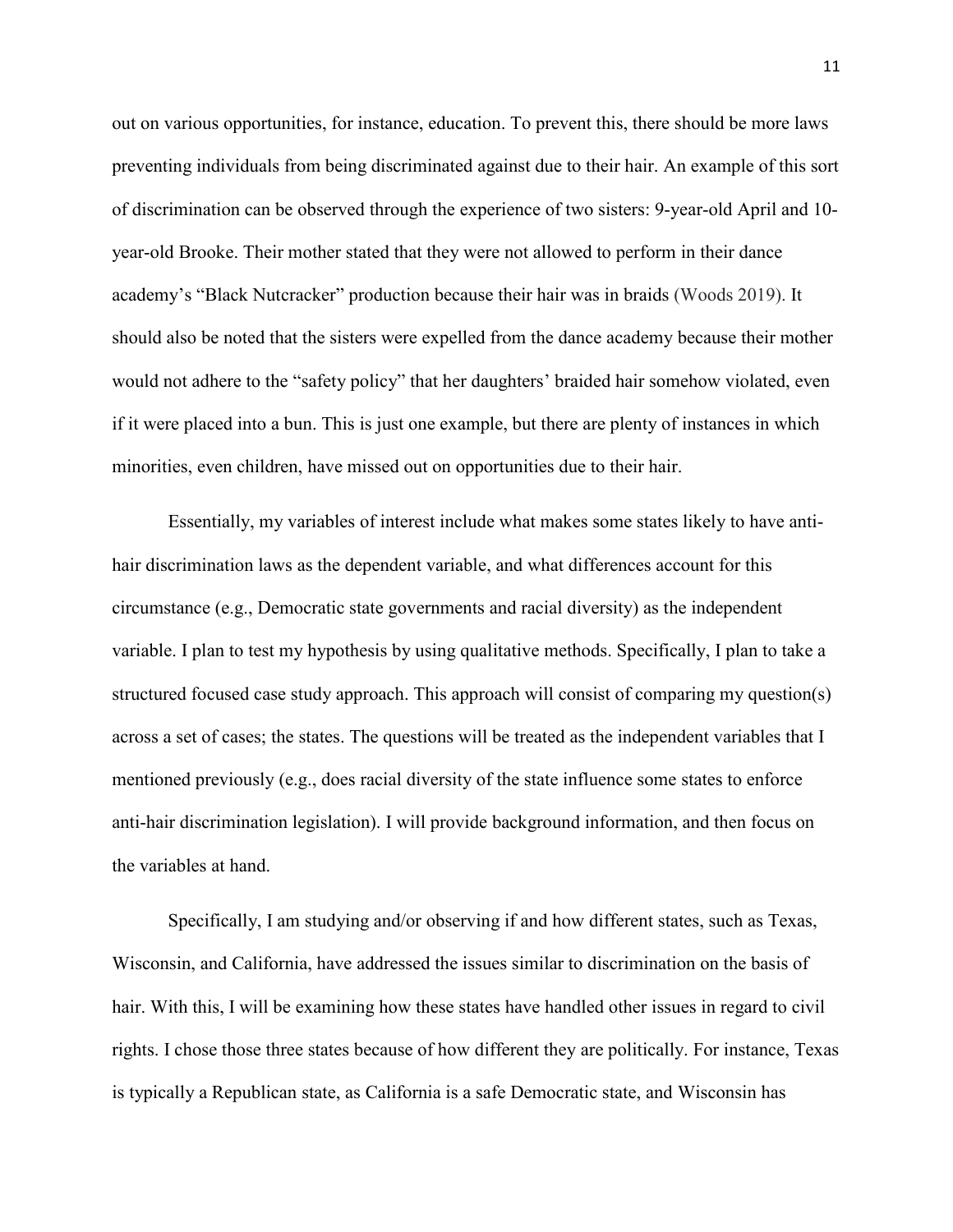consistently held the status as a swing state. I will compare the Republican, Democratic, and moderate states through the use of questions such as (1) are states more likely to pass antidiscrimination laws on the basis of hair when it includes greater racial diversity?" and (2) are states more likely to pass anti-discrimination laws if they are Democratic, Republican, or moderate states? Exploring these questions will help me determine what has caused some states to enact laws as opposed to those that have not. All in all, I believe the political makeup of the state as well as its racial composition, as I stated previously, will be significant factors.

Although the structured focused case study approach will help provide insight and background information when determining what makes states more likely to pass anti-hair discrimination policies as opposed to others, there are potential weaknesses that could exist. For instance, even though the racial or political makeup of states can be consistent, they can also change throughout the years. For instance, following the Civil War, Illinois was typically a Republican state. The state shifted to a Democratic state during World War II, and then back to a Republican state up until the late 1980s. Today, Illinois is considered to be a safe Democratic state in respect to their majority vote for Democratic representatives in the past few elections. Many states have a similar history of their party identification majority converting throughout the years. Given this, a new study involving a structured focused case study may be necessary within the future as states continue to become polarized and more diverse. But for now, my current research will determine what makes states more likely today to establish such antidiscrimination laws.

#### Analysis

Racial diversity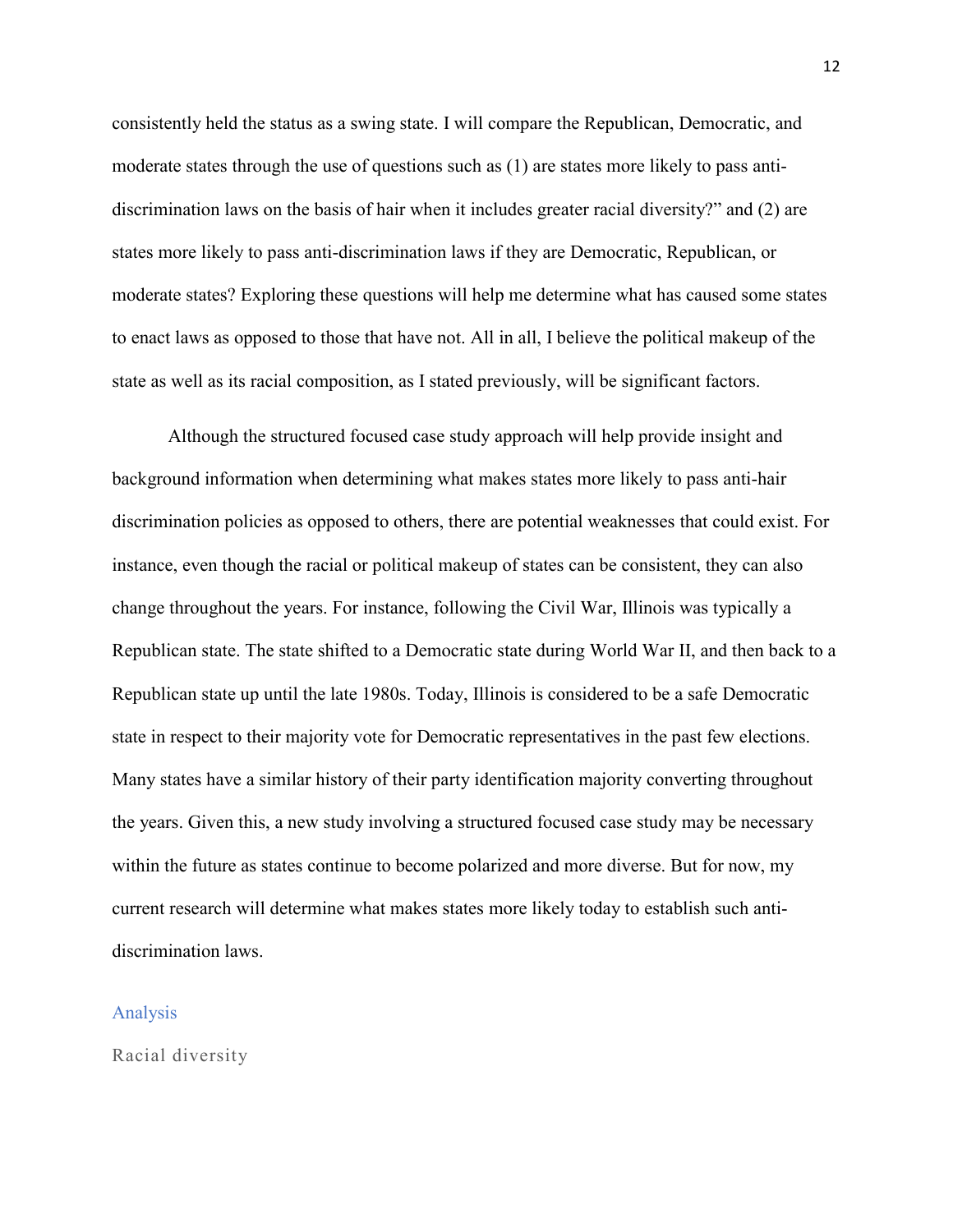In terms of racial diversity, there is evidence that alludes to the idea that it can be considered as a significant factor in terms of distinguishing what causes some states to enact certain policies and laws as opposed to others. This includes racial diversity within elected representative positions as well as the states' population in its entity. This is also evident in terms of bigger governmental entities, such as the House of Representatives. For instance, as Matsubayashi and Rocha explain, the voting patterns of House members tend to be more liberal when African Americans make up a greater proportion of their constituency (Matsubayashi and Rocha 2012). In other words, elected officials that represent districts with populations that include a greater number of African American citizens are more likely to endorse legislation and speak on issues regarding race.

On the other hand, Matsubayashi and Rocha also explain that representatives from districts that are homogenously white typically have minimal interest in representing the interest of minorities (Matsubayashi and Rocha 2012). These representatives are more likely to endorse policies that are racially conservative or satisfy the interests of their constituents and residents who are located near areas that include minority residents, but not necessarily amongst them. Given this, it is proper to infer those states with larger minority populations will more than likely elect Democratic leaders who will support policies and laws pertaining to equity and combating racial issues. This is due to the fact that minorities, specifically African Americans, tend to identify with the Democratic party. For instance, data reported in 2018 demonstrates that 84% of African Americans tend to lean toward the Democratic party, while only 8% of African Americans identify with the Republican party (Pew Research Center 2018). To add, the modern Democratic party, as I alluded to previously, tends to endorse issues such as voting rights,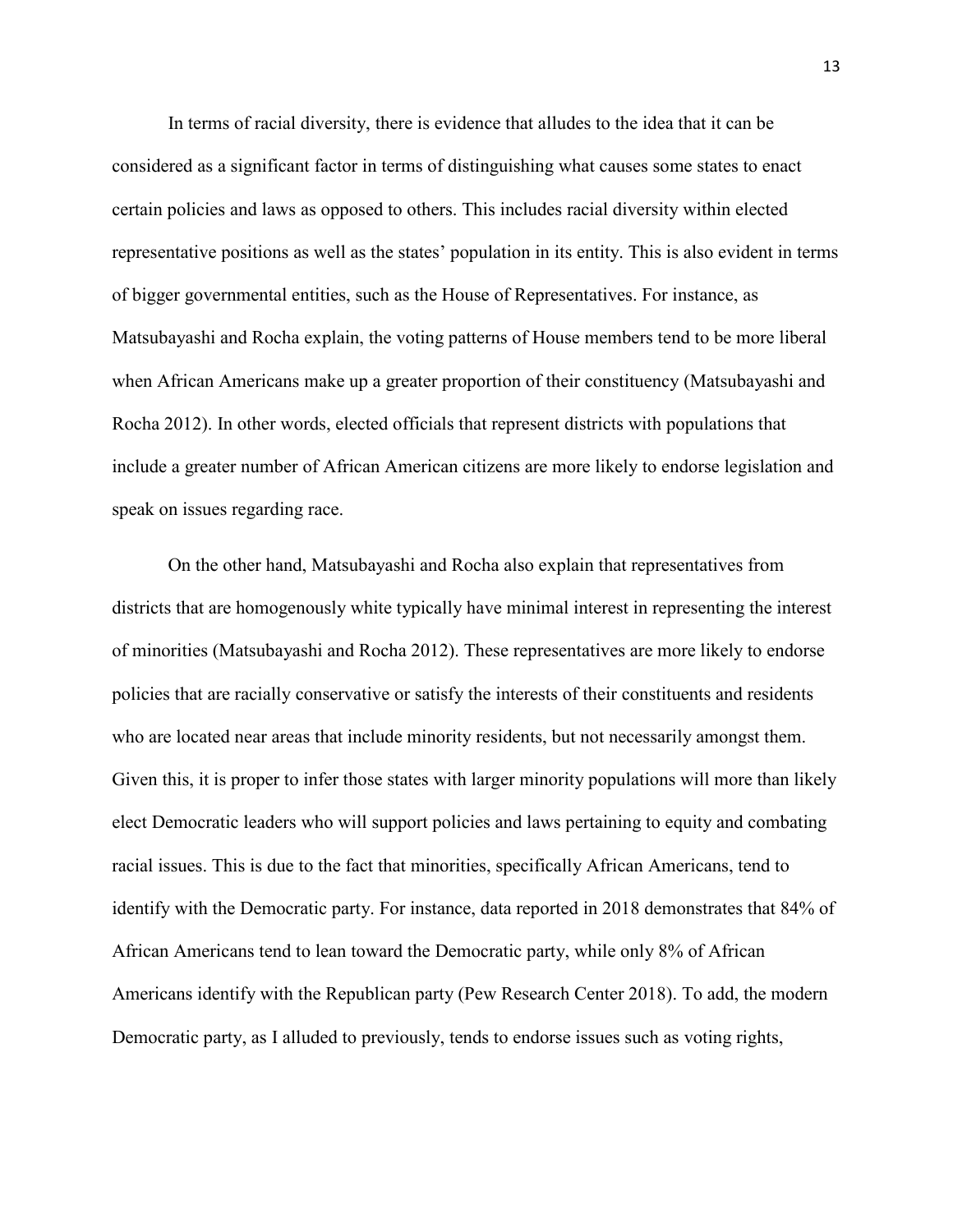#### LGBTQIA+ rights, and minority rights as well as speak against issues that involve

#### discrimination.

#### Findings for States



As I mentioned earlier, the first question that my research explores is: Are states more likely to pass anti-discrimination laws on the basis of hair when it includes greater racial diversity? I was able to produce this graph using data from the United States Census Bureau, and gather information pertaining to Texas, California, and Wisconsin. With this, I found that regarding California, 7.1% of participants identified as African American alone or in combination with another race group, while 41.2% identified as White alone. In Texas, 13.6% of participants identified as African American alone or in combination with another race group, and 50.1% identified as White alone. Finally, in Wisconsin, 7.7% of participants identified as African American alone or in combination with another race group, and 80.4% identified as White alone (US Census Bureau 2021).

#### Party ID of States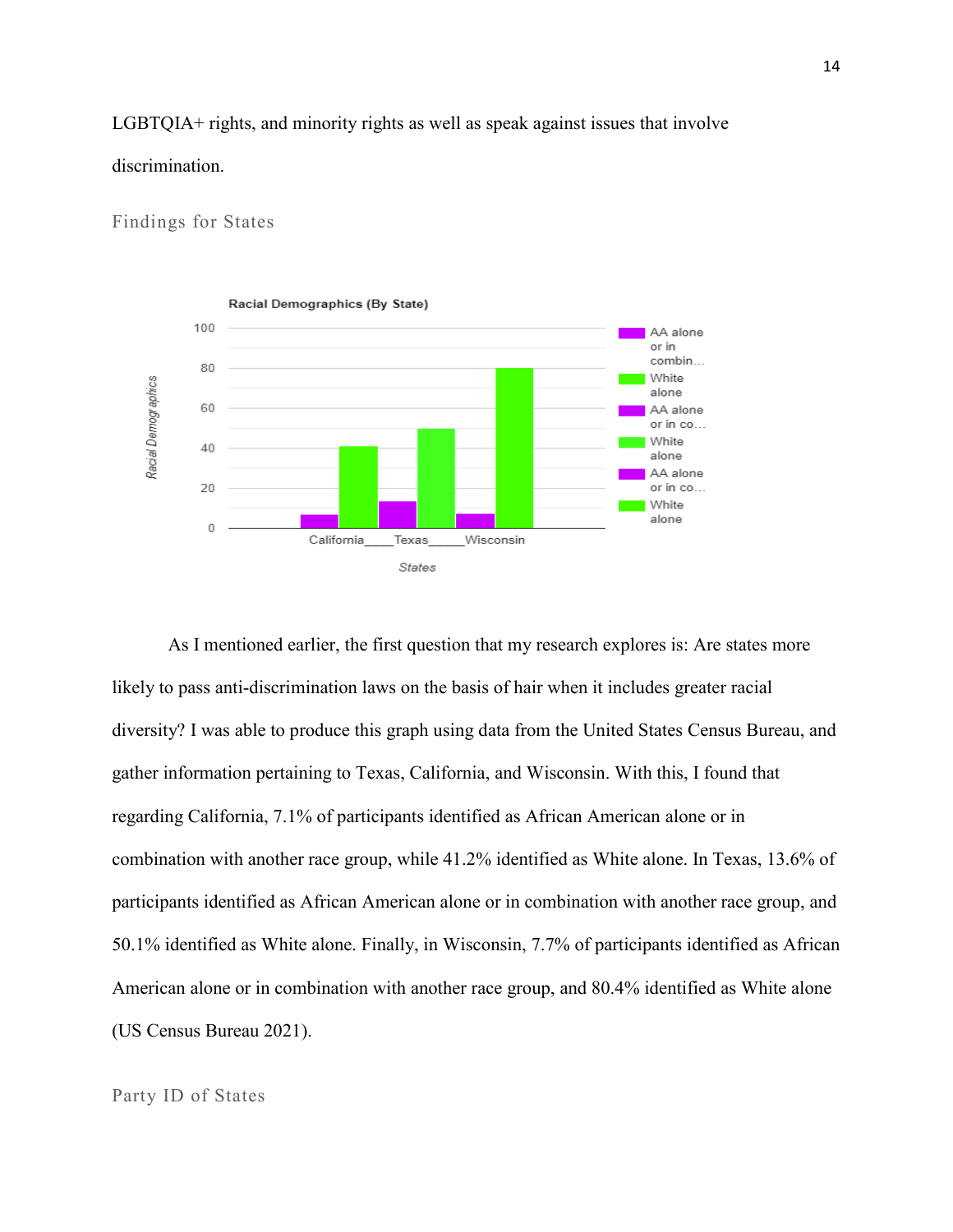The political makeup of states is another factor that could explain why some states more readily endorse or enact legislation to combat discrimination and similar issues that tend to negatively impact minorities as well as other underrepresented classes. This is evident in many of the states that support issues such as the death penalty, LGBTQIA+ rights, anti-discrimination laws, slavery reparations, and affirmative action. For instance, the death penalty is supported and still legal in many states that lean more Republican such as Alabama, Arizona, Arkansas, Georgia, Idaho, Kansas, Kentucky, Louisiana, Mississippi, Missouri, Montana, Nebraska, Ohio, Oklahoma, South Carolina, South Dakota, Tennessee, Texas, Utah, and Wyoming (Procon.org 2021). The existence of the death penalty disproportionately affects African Americans. The 2018 U.S Census demonstrates that although African Americans only make up 13.4% of the population, they account for over 40% of defendants on death row (Abon 2019).

Additionally, Democrats are more likely to support slavery reparations, which includes entities that participated in slavery, such as universities and local and federal governments, compensating African Americans for suffering caused by slavery. According to a Gallup poll, as of 2019, an overwhelming 90% of Republicans voters felt that the government should not make cash payments to African Americans who are descendants of slaves, while only 8% felt that they were eligible (Younis 2019). A significant difference is evident in terms of opinions based on party identification, due to the fact that nearly half of the Democratic voters voted that they should receive reparations.

Prior to the Supreme Court case, Obergefell v. Hodges, which legalized same-sex marriage, 13 states still banned such marriages. Almost all of those states were Republican states: Arkansas, Georgia, Kentucky, Louisiana, Mississippi, Missouri, North Dakota, South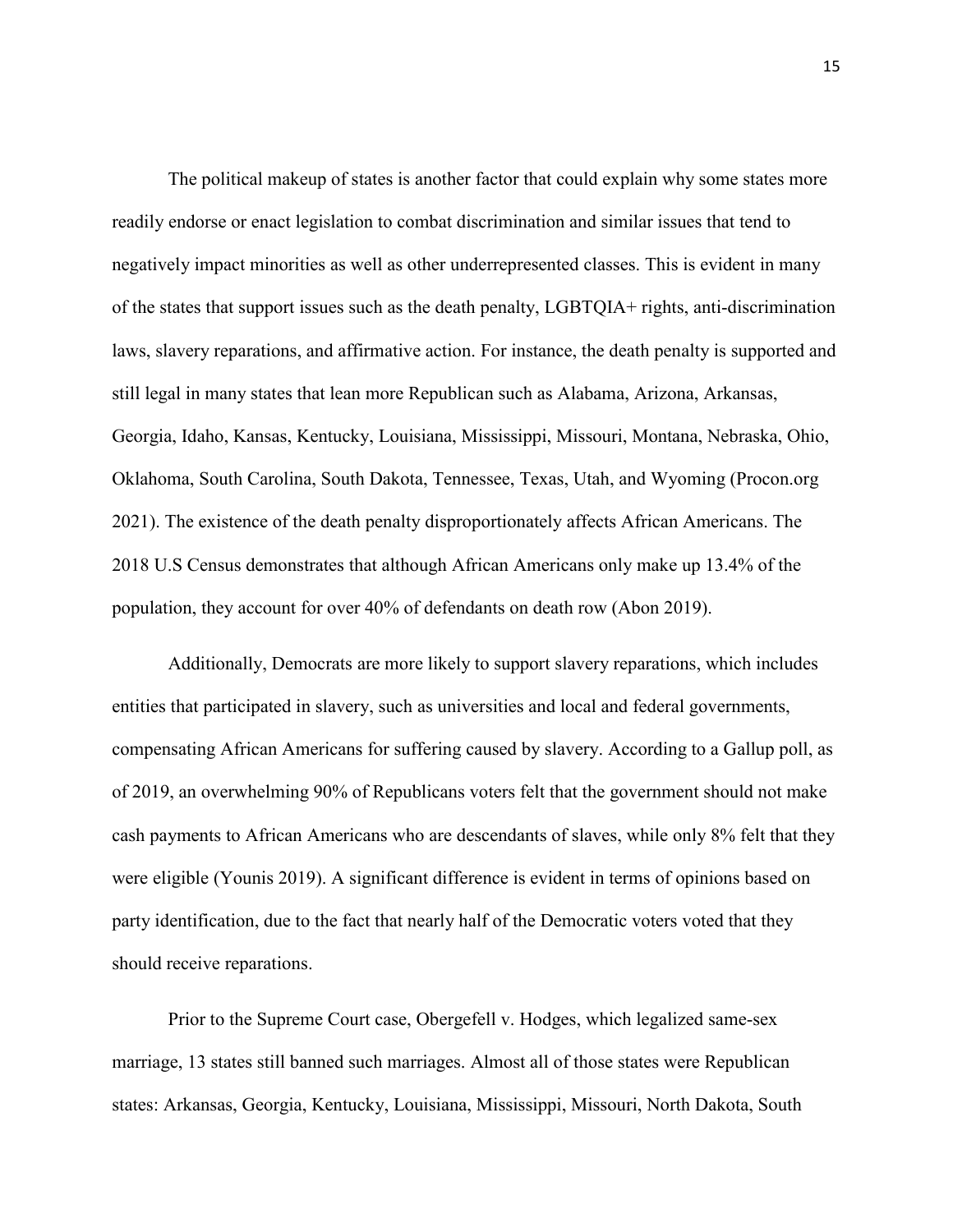Dakota, Nebraska, Tennessee, and Texas (Procon.org 2016). The stance that many states take concerning these controversial topics demonstrates that the political makeup of states has historically, and still does, seem to be an indicator for what states will endorse in terms of policies and legislation.



Findings for States

The second question that my research explores is: Are states are more likely to pass antidiscrimination laws if they are Democratic, Republican, or moderate states. The graph above demonstrates an outlook of the citizens in the state(s) who identify as either Democrat or Republican. I've produced this bar graph using data from 2018 deriving from *Statista*, in which I gathered information specifically for California, Texas, and Wisconsin. With this, I found that in the state of California, 51% of citizens identified as Democrat, and 31% identified with the Republican party. In Texas, 39% of citizens identified as members of the Democratic party, while 42% were Republicans. Lastly, in Wisconsin, 43% were affiliated with the Democratic party, and 43% with the Republican party (Statista 2019). Additionally, this is a clear representation that Wisconsin, as I mentioned previously, is typically a moderate state today. The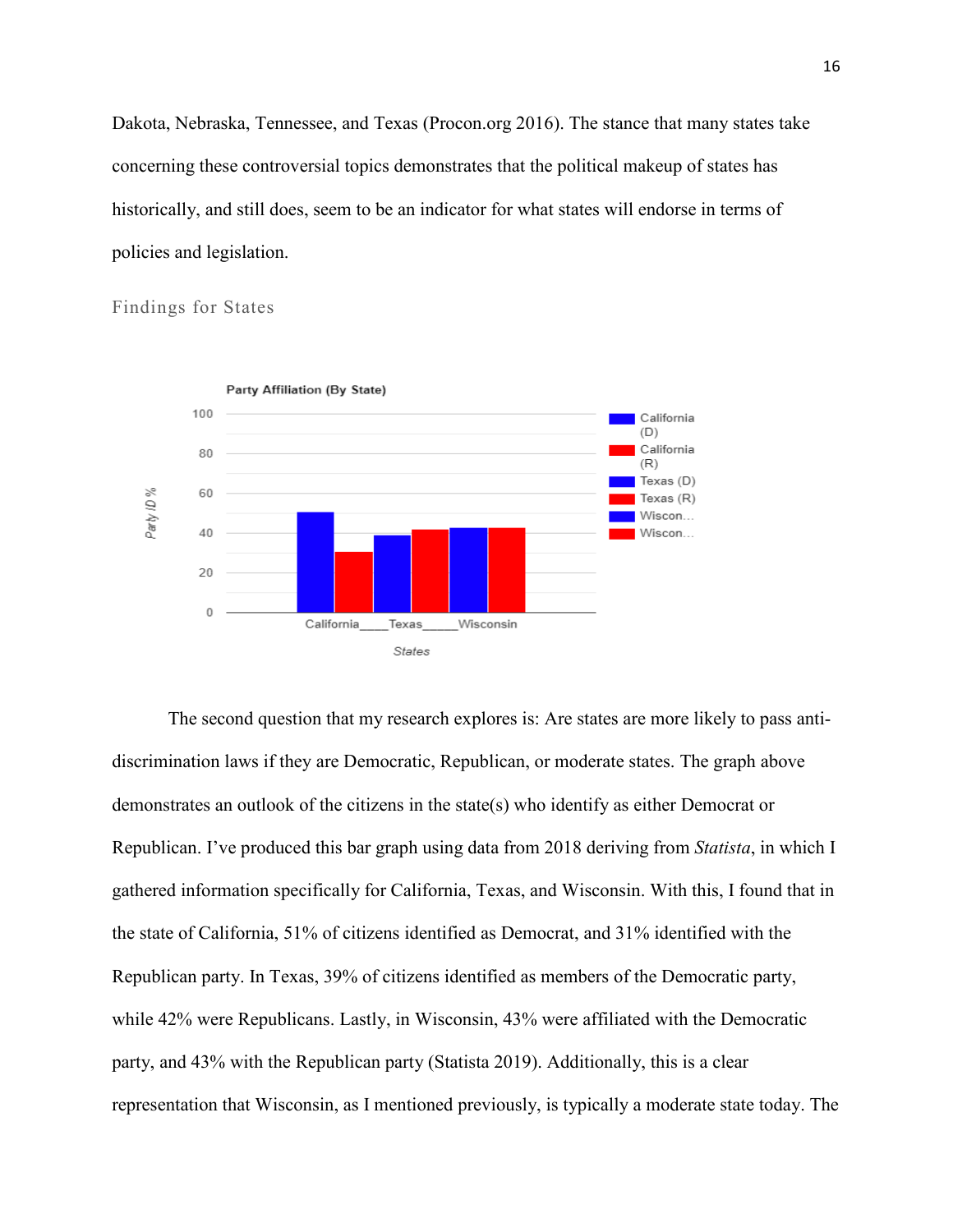data also confirms what I mentioned previously; California is typically a blue state, and Texas is typically a red state.

#### Conclusion

In regard to the CROWN Act, as I mentioned previously, California was the first state to enact the CROWN Act in 2019. Although Wisconsin in its entity has not passed the CROWN Act, Dane County, which is the second-most populous county in the state, proposed an amendment to an ordinance that would prohibit the discrimination of protective hairstyles (Tornabene 2020). Similarly, to the CROWN Act itself, the amendment would not only prohibit hair discrimination, but in essence, it also prohibits discrimination on the basis of race due to the fact that it protects the ability of individuals in the workplace to wear hairstyles that have been historically tied to race and/or culture. However, unfortunately, the CROWN Act has been filed but did not pass in Texas. The bill, which was aimed at eliminating discrimination on the basis of hair, died in the Texas Legislature in May of 2021 because the deadline was reached before the officials got to the bill in order to pass it (Goudeau and Chukwu 2021). When interpreting the data and background history that I noted earlier, this information comes as no surprise.

I hypothesized was that the political makeup of the state(s) would be the most common factor amongst states that have endorsed legislation regarding hair discrimination (the CROWN Act). According to the data presented above, my hypothesis was correct. It was been historically evident that states that lean more Democrat will more likely support legislation that addresses the issue of social inequality and racism. Many Democratic states, like California, which is the most Democratic state when compared to Texas and Wisconsin according to the party affiliation graph, have been extremely supportive of the CROWN Act. Texas, which is the most Republican state when compared to California and Wisconsin, have essentially ignored the bill. This aligns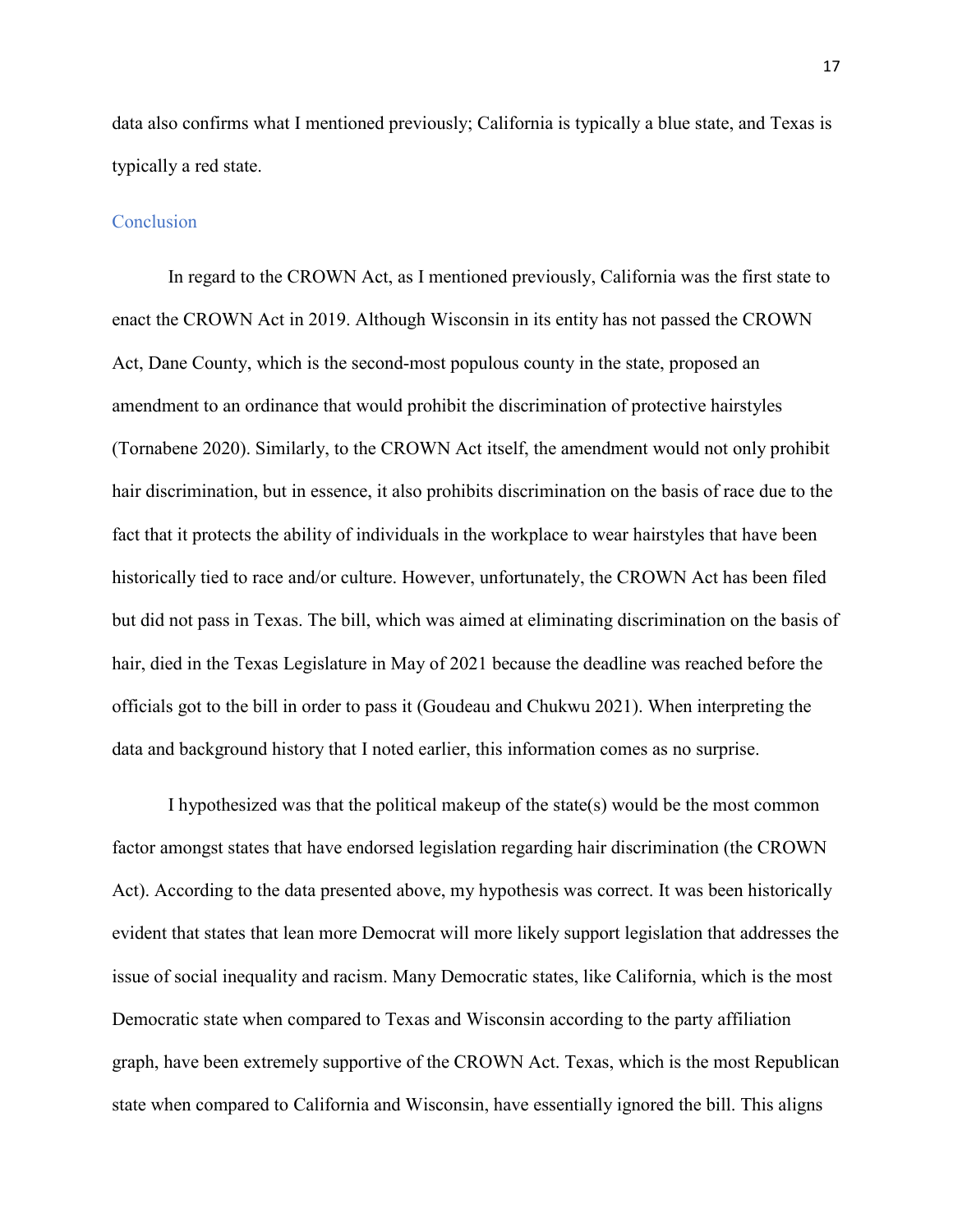with what I mentioned earlier about red states not readily endorsing such laws because they focus more on individual rights as opposed to diversity and addressing discrimination through legislation. Given this, the political makeup of states is a significant determinant of whether they will support legislation that deals with the issue of discrimination.

In terms of the racial diversity of each state, I was able to infer from the racial demographics graph that race seems to have a minimal, or small impact on states' behavior concerning passing anti-discrimination legislation. For instance, out of the three states that were studied, Texas has the greatest population of African Americans within the state, however, they did not endorse the CROWN Act as expected *if* my hypothesis were to be correct. Additionally, if what I hypothesized were to be true, California, which was the first state to enforce the Act, would have been the least expected to do so because they have the lowest population of African Americans according to the graph. This alludes to the idea that racial diversity is not a big influence regarding whether states would establish such legislation.

There are potential weaknesses that could be considered in light of these findings. As I mentioned previously, the political and racial makeup of states is not set in stone, as they all have the potential to shift throughout the years. It is also worth noting that this is a fairly recent and ongoing issue, so although states like Texas have not yet to establish such laws, they may do so in the future, similar to the Obergefell case, as the issue continues to progress and impact many individuals across the country.

Earlier I mentioned intersectional feminism, which alludes to the conception that women have contrasting experiences due to dissimilarities in regard to social class, race, and religion. Hair discrimination in the workplace and schools disproportionately affects minority women, due to the fact that it prohibits hairstyles that have been historically linked to race and culture (e.g.,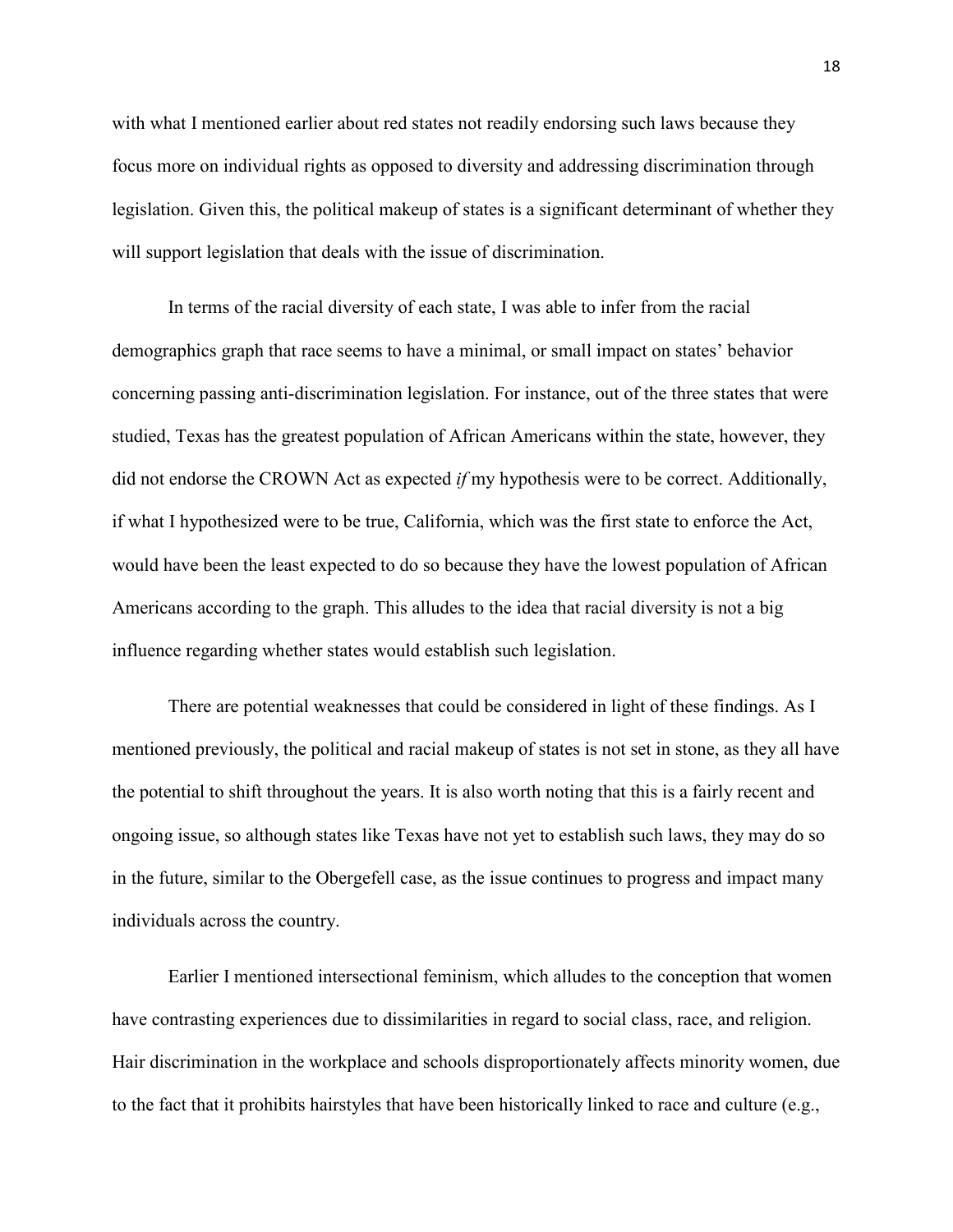dreadlocks). As Few and Allen explained, individuals and people within communities in which they are negatively impacted by the oppression that is placed upon them because they are not considered "dominant" in terms of race or ethnicity are subject to adapting to the unjust system (Few and Allen 2020). This is clearly evident in the data presented concerning Texas. Minority men and women are not being afforded the right to freely express their culture through their hairstyles within the workplace and schools because the state, being that they are predominately Republican, does not focus on addressing or endorsing legislation that involves social equality. With this, they have little to no option but to suffer from oppression and/or discrimination as long as they reside in the state until Texas acknowledges such rights as a necessity to ensure equality.

To further expand the research at hand, there are additional questions that could be explored. For instance: What are ways that we can get states who have yet to endorse the CROWN Act to do so? In *Obergefell*, we saw a significant change when the issue was brought the to the Supreme Court. May that be necessary in a case like hair discrimination, seeing as though it is technically a civil rights issue due to its historic ties to race? Another question that could be considered is: Do states that have not passed the Act have similar reasons for doing so? Or is it a case-by-case consideration? Could it be that these states are just not prioritizing the issue at this time, or do their arguments have more substance as to why it should not be passed in its entirety? All in all, my research has set out to demonstrate that the political outlook of states is significant as a determining factor for which states will enforce anti-hair discrimination laws, while racial diversity of states appears to have minimal impact.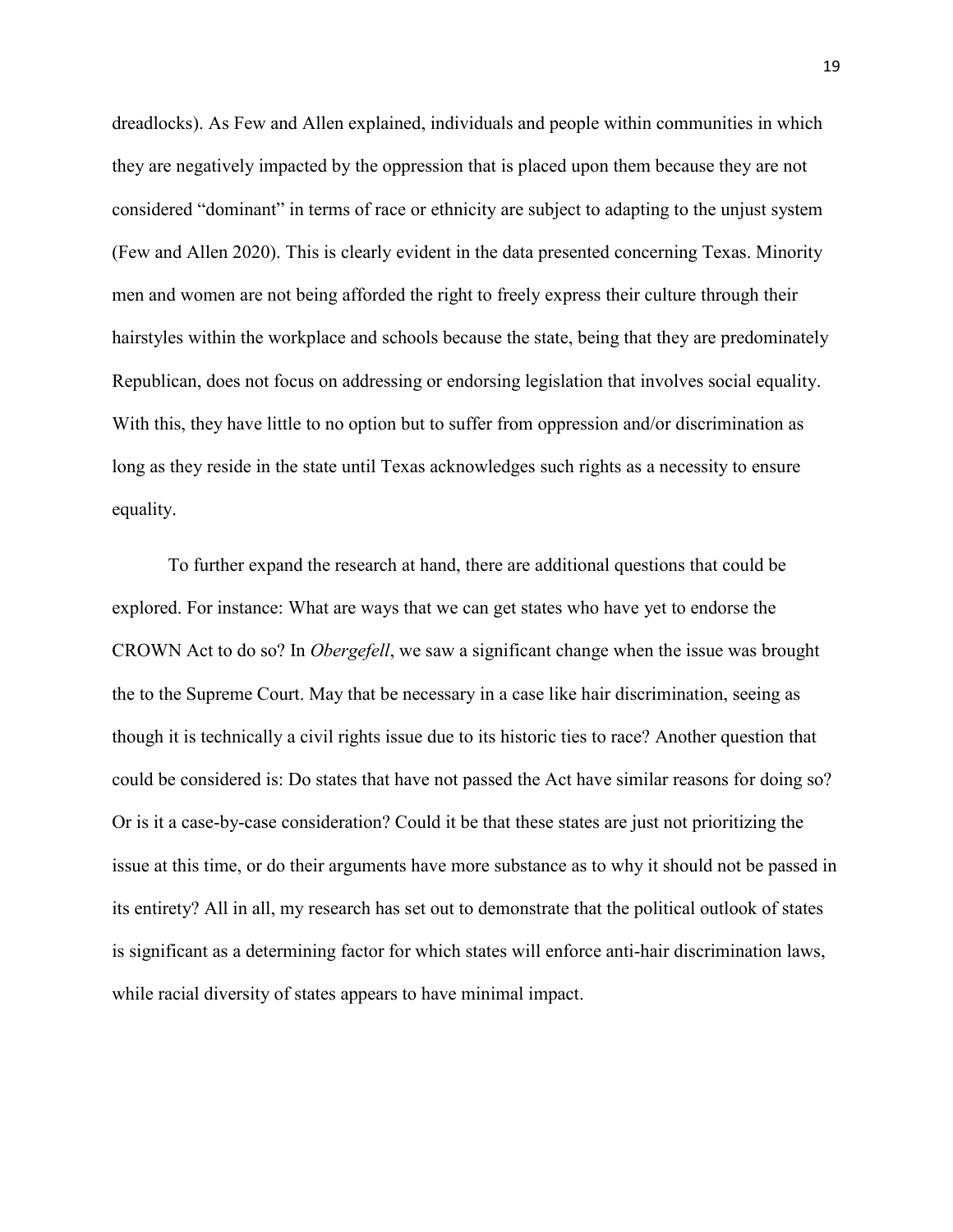#### Works Cited

- Abon, Gbemi. 2019. "Death Penalty Trends Target African Americans." *Cluecho.com*. https://cluecho.com/12810/opinion/death-penalty/ (November 26, 2021).
- Asmelash, Leah. 2020. "Black Hair: Students Say They Are Being Penalized CNN." *CNN*, October 4, 2021. https://www.cnn.com/2020/03/08/us/black-hair-discrimination-schoolstrnd/index.html.
- Arefin, D. Sharmin. 2020. "Is Hair Discrimination Race Discrimination?" *AmericanBarAssociation*, October 4, 2021. https://www.americanbar.org/groups/business\_law/publications/blt/2020/05/hairdiscrimination/.
- All Things Hair. 2020. "New All Things Hair Survey Reveals Staggering Level of Hair ." *PRNewswire*, October 5, 2021. [https://www.prnewswire.com/news-releases/new-all](https://www.prnewswire.com/news-releases/new-all-things-hair-survey-reveals-staggering-level-of-hair-related-workplace-discrimination-301160693.html)[things-hair-survey-reveals-staggering-level-of-hair-related-workplace-discrimination-](https://www.prnewswire.com/news-releases/new-all-things-hair-survey-reveals-staggering-level-of-hair-related-workplace-discrimination-301160693.html)[301160693.html.](https://www.prnewswire.com/news-releases/new-all-things-hair-survey-reveals-staggering-level-of-hair-related-workplace-discrimination-301160693.html)
- Beal, Frances M. 2008. "Double Jeopardy: To Be Black and Female." [https://www-jstor](https://www-jstor-org.proxy1.library.eiu.edu/stable/pdf/40338758.pdf?refreqid=excelsior%3A180ca98f79e3887a26cb57b48f5e01c8)[org.proxy1.library.eiu.edu/stable/pdf/40338758.pdf?refreqid=excelsior%3A180ca98f79e](https://www-jstor-org.proxy1.library.eiu.edu/stable/pdf/40338758.pdf?refreqid=excelsior%3A180ca98f79e3887a26cb57b48f5e01c8) [3887a26cb57b48f5e01c8.](https://www-jstor-org.proxy1.library.eiu.edu/stable/pdf/40338758.pdf?refreqid=excelsior%3A180ca98f79e3887a26cb57b48f5e01c8)
- Blee, Kathleen M., and Kimberly A. Creasap. 2010. "Conservative and Right-Wing Movements." [https://www.annualreviews.org/doi/pdf/10.1146/annurev.soc.012809.102602.](https://www.annualreviews.org/doi/pdf/10.1146/annurev.soc.012809.102602)
- Crenshaw, Kimberle. 1991. "Mapping the Margins: Intersectionality, Identity Politics, and Violence Against Women of Color." *Standford Law Review*. file:///C:/Users/Constance/Downloads/43StanLRev.pdf.
- Davis, Kathy. 2008. "Intersectionality as Buzzword." *SAGE Publications*. [https://journals.sagepub.com/doi/pdf/10.1177/1464700108086364.](https://journals.sagepub.com/doi/pdf/10.1177/1464700108086364)
- Dent, Tamsyn. 2019. "Devalued Women, Valued Men: Motherhood, Class and Neoliberal Feminism in the Creative Media Industries." *SAGE*. https://journals.sagepub.com/doi/pdf/10.1177/0163443719876537.
- Donahoo, Saran. 2021. "Why We Need a National CROWN Act." *SAGE Journals*. file:///C:/Users/Constance/Downloads/laws-10-00026%20(2).pdf.
- Donahoo, Saran, and Asia D. Smith. 2019. "Controlling the Crown: Legal Efforts to Professionalize Black Hair." *Sage Journals*. [https://journals.sagepub.com/doi/pdf/10.1177/2153368719888264?casa\\_token=DI\\_m4Fd](https://journals.sagepub.com/doi/pdf/10.1177/2153368719888264?casa_token=DI_m4Fdu-hoAAAAA:2YZ7n9uuQygvSLkk4jpWhqvSjAm3Zm_craIng0KNI-Dm-lnRn39bulZ0LG6TLZXNPVUkUNM6ioSY8g)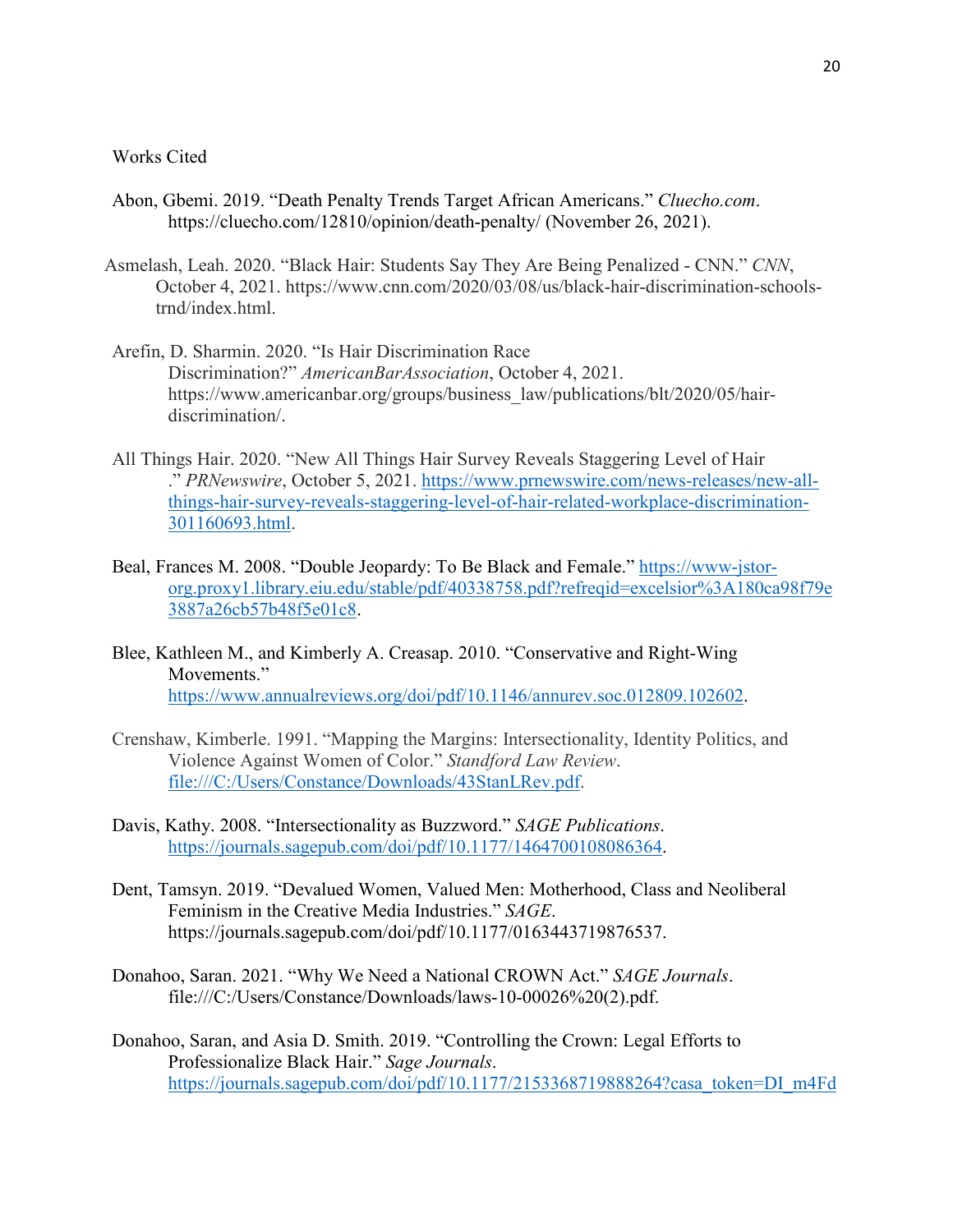[u-hoAAAAA:2YZ7n9uuQygvSLkk4jpWhqvSjAm3Zm\\_craIng0KNI-Dm](https://journals.sagepub.com/doi/pdf/10.1177/2153368719888264?casa_token=DI_m4Fdu-hoAAAAA:2YZ7n9uuQygvSLkk4jpWhqvSjAm3Zm_craIng0KNI-Dm-lnRn39bulZ0LG6TLZXNPVUkUNM6ioSY8g)[lnRn39bulZ0LG6TLZXNPVUkUNM6ioSY8g.](https://journals.sagepub.com/doi/pdf/10.1177/2153368719888264?casa_token=DI_m4Fdu-hoAAAAA:2YZ7n9uuQygvSLkk4jpWhqvSjAm3Zm_craIng0KNI-Dm-lnRn39bulZ0LG6TLZXNPVUkUNM6ioSY8g)

- EEOC, U.S. 1964."Title VII of the Civil Rights Act of 1964." https://www.eeoc.gov/statutes/titlevii-civil-rights-act-1964 (October 3, 2021).
	- Few, April L., and Katherine R. Allen. 2020. "Gender, Feminist, and Intersectional Perspectives on Families: A Decade in Review." *Virginia Tech*. [https://onlinelibrary.wiley.com/doi/epdf/10.1111/jomf.12638.](https://onlinelibrary.wiley.com/doi/epdf/10.1111/jomf.12638)
	- Goudeau, Ashley, and Dinah Chukwu. 2021. "CROWN Act, Anti-Hair Discrimination Bill, Dies in Texas House." *KVUE*. https://www.kvue.com/article/news/politics/texaslegislature/crown-act-anti-hair-discrimination-bill-dies-in-texas-house/269-bcd55a95- 5e6a-4301-9087-ef31e442a62f (November 26, 2021).
- Han, Lori Cox, and Caroline Heldman. 2017. "Women, Power, and Politics: The Fight for Gender Equality in the United States." file:///C:/Users/Constance/Downloads/Han%20and%20Heldman%20Feminism%20(1).pdf (October 4, 2021).
	- Imbornoni, Ann-Marie. 2006. "Women's Rights Movement in the U.S." [http://www.bmhs](http://www.bmhs-la.org/ourpages/auto/2011/4/19/61865317/Timeline_of_Womens_Rights_Movement.pdf)la.org/ourpages/auto/2011/4/19/61865317/Timeline of Womens Rights Movement.pdf.
	- Matsubayashi, Tetsuya, and Rene R. Rocha. 2012. "Racial Diversity and Public Policy in the States." *JSTOR*. https://www.jstor.org/stable/pdf/41635258.pdf?refreqid=excelsior%3A3fb927d2d0c3d90 0d62ea7e904a99f5a.
- Michener, Jamila Celestine, Andrew Dilts, and Cathy J. Cohen. 2021. "African American Women: Intersectionality in Politics. ." file:///C:/Users/Constance/Downloads/Oxford%20handbook%20African%20American%2 0Women%20in%20Politics%20(2).pdf (October 4, 2021).
	- Milli, Jessica, Yixuan Huang, Heidi Hartmann, and Jeff Hayes. 2017. "The Impact of Equal Pay on Poverty and the Economy." [https://iwpr.org/wp-content/uploads/2020/09/C455.pdf.](https://iwpr.org/wp-content/uploads/2020/09/C455.pdf)
	- Pew Research Center. 2018. "1. Trends in Party Affiliation among Demographic Groups." *Pewresearch.org*. https://www.pewresearch.org/politics/2018/03/20/1-trendsin-party-affiliation-among-demographic-groups/ (November 26, 2021).

Pitts, Britney. 2021. "'Uneasy Lies the Head That Wears a Crown': A Critical Race ." *Sage Journals*, October 4, 2021. [https://journals.sagepub.com/doi/abs/10.1177/00219347211021096.](https://journals.sagepub.com/doi/abs/10.1177/00219347211021096)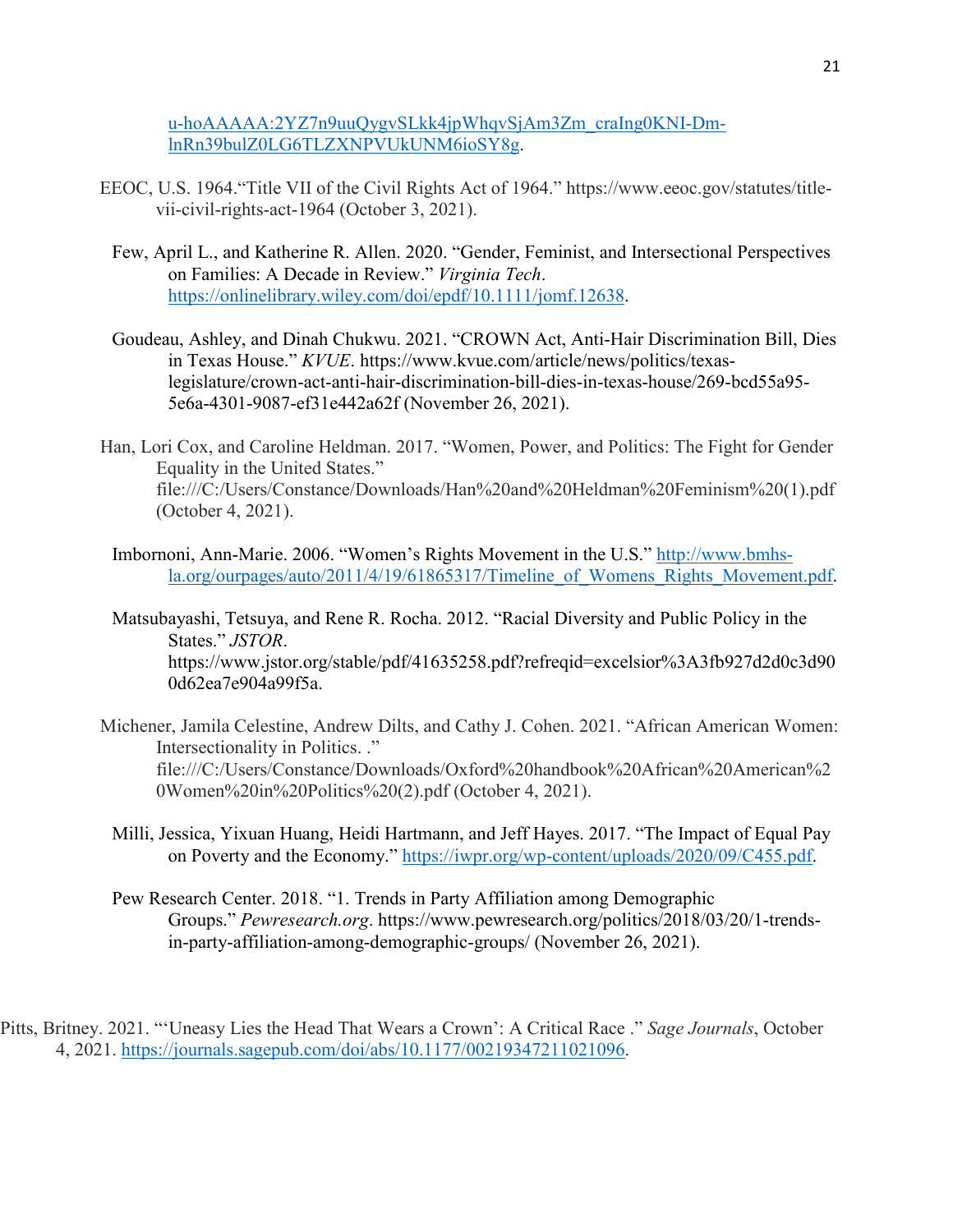- Procon.org. 2016. "State-by-State History of Banning and Legalizing Gay Marriage." *Procon.org*. https://gaymarriage.procon.org/state-by-state-history-of-banningand-legalizing-gay-marriage/ (November 26, 2021).
- Procon.org. 2021. "States with the Death Penalty, Death Penalty Bans, and Death Penalty Moratoriums." *Procon.org*. https://deathpenalty.procon.org/states-with-the-deathpenalty-and-states-with-death-penalty-bans/ (November 26, 2021).
- Statista. 2019. "Political Party Identification by State U.S. 2018." *Statista.com*. https://www.statista.com/statistics/1080003/political-party-identification-state-us/ (November 26, 2021).
- Tornabene, Juliana. 2020. "Dane Co. Ordinance Amendment Proposed Would Prohibit Discrimination of Protective Hairstyles." *WMTV*. https://www.nbc15.com/2020/12/22/dane-co-ordinance-amendment-proposed-wouldprohibit-discrimination-of-protective-hairstyles/ (November 26, 2021).
- US Census Bureau. 2021. "Race and Ethnicity in the United States: 2010 Census and 2020 Census." https://www.census.gov/library/visualizations/interactive/race-and-ethnicity-in-the-united-state-2010-and-2020-census.html (November 26, 2021).
	- U.S EEOC. 2013. "Mobile Catastrophic Insurance Claims Company Sued by EEOC for Race Discrimination over Hair Policy." *U.S Equal Employment Opportunity Commission*, October 5, 2021. https://www.eeoc.gov/newsroom/mobile-catastrophic-insurance-claimscompany-sued-eeoc-race-discrimination-over-hair.
		- Women, U. N. 2020. "Intersectional Feminism: What It Means and Why It Matters Right Now." https://firstwitness.org/wp-content/uploads/2021/07/Intersectional-Feminsim-What-it-Means-and-Why-it-Matters-Right-Now.pdf.
	- Woods, A. 2019. "Our Hair Is Still An Issue: Sisters Banned From 'Black Nutcracker' Over Braids." *NewsOne*, October 5, 2021. [https://newsone.com/3897428/our-hair-is-still-an](https://newsone.com/3897428/our-hair-is-still-an-issue-sisters-banned-from-black-nutcracker-over-braids/)[issue-sisters-banned-from-black-nutcracker-over-braids/.](https://newsone.com/3897428/our-hair-is-still-an-issue-sisters-banned-from-black-nutcracker-over-braids/)
		- Wriggins, Jennifer. 1983. *Rape, Racism, and the Law*. University of Maine School of Law Digital Commons.
		- Younis, Mohamed. 2019. "As Redress for Slavery, Americans Oppose Cash Reparations." *Gallup*. https://news.gallup.com/poll/261722/redress-slavery-americansoppose-cash-reparations.aspx (November 26, 2021).